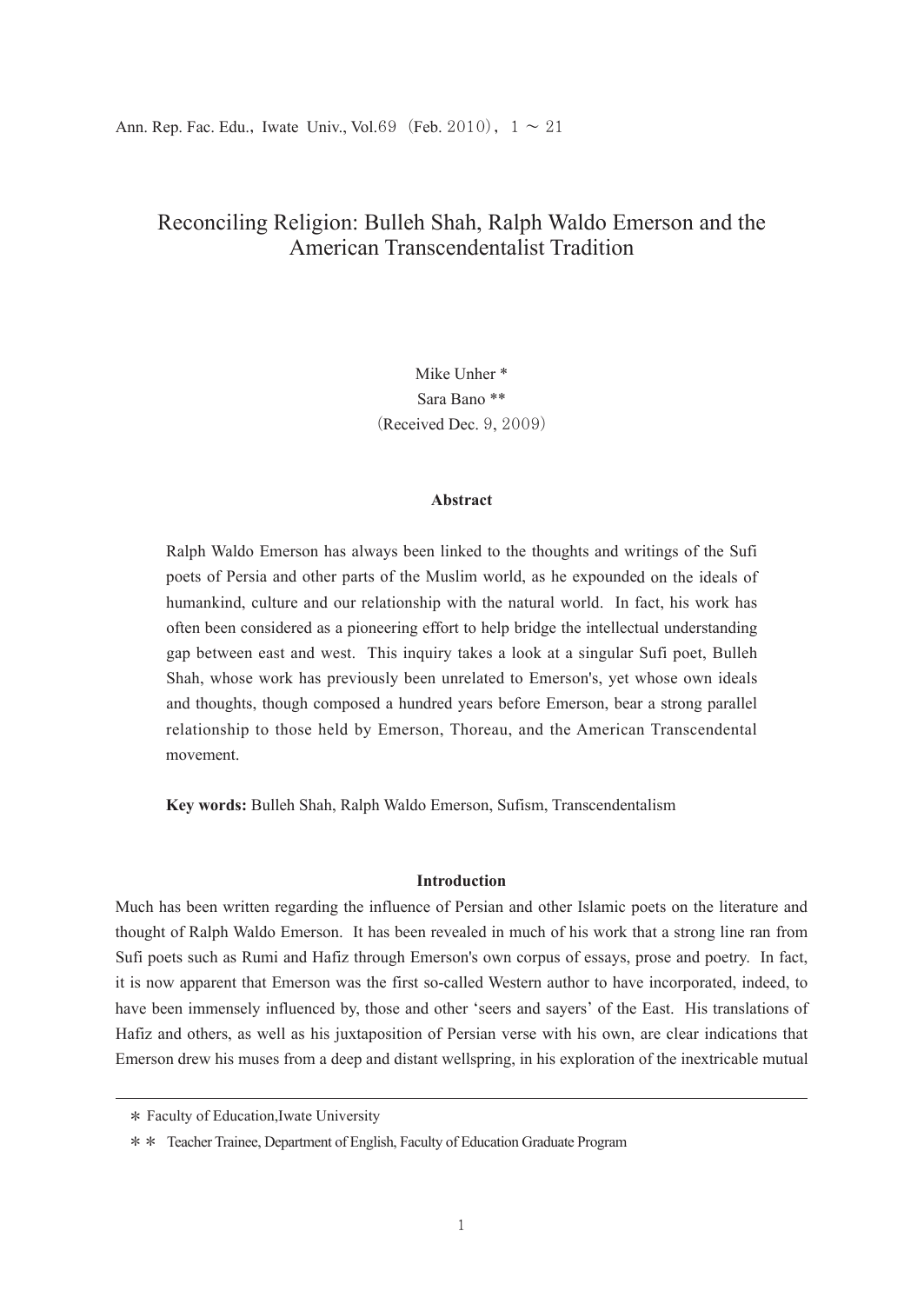bond and co-dependence between mankind and nature. One calls to mind his poems *Brahma and Saadi*, in particular, as strong examples of the role that the semiotics of ʻout-lying' cultures—so distant in time and place from his own New England—played in his poetics and his view of life as a universalist.

He wrote in the introduction to his essay,*Nature*,

The foregoing generations beheld God and nature face to face; we, through their eyes. Why should not we also enjoy an original relation to the universe?

Now, in hindsight of over a century and a half of reflecting on Emerson's work, it might be interesting to consider the poetry and beliefs of a Sufi poet who, though unaffiliated with Emerson's work *per se*, presents an indirect illumination of the universal tolerance and values of American Transcendentalism.

#### **Sufism: Definitions and Beginnings**

To undertake such an exploration, it is helpful to define terms, especially for the non-specialist. Sufism, or *Tasawwuf* as it is known in the Muslim world, is often characterized as Islamic mysticism (Lings, 15).

The first people to call themselves *Sufi* were a group of disciples of the Prophet Mohammed, *Praise Be Unto Him* (henceforth abbreviated in this paper as *PBUH*), who would often sit at his feet to listen to the tenets of Islam and receive enlightenment in the faith.

Seyyedeh Dr. Nahid Angha writes an interesting definition of Sufism and of its early beginnings:

The history of the origin of Sufism records that during the lifetime of the Prophet Mohammed (*PBUH*), fifteen centuries ago, there was a group of pious individuals from different nations who, guided by the Laws of Islam, sought for the direct experience of the Divine. Companions of the Prophet, they were people of principles practicing certain disciplines and meditations for the sake of purification, the realization of Divine love, and the understanding of reality. They were the Lovers of God who sought union with Him through losing the limited self in His Divinity (*fana*), and remaining alive in that Reality (*bagha*).

These individuals met on the platform, or *suffe*, of the mosque where Prophet Mohammed (*PBUH*) used to pray in Medina, Arabia. They would meet there almost everyday to discuss the ways to inner knowledge, the truths of revelation, and the meanings of the verses of the Koran. Thus the platform of that mosque in Medina became the first gathering place of one of the most influential groups in the history of mankind's spiritual civilization. They were called *ahle suffe*, the People of the Platform.

Among the most famous of these *suffe* (adherents of the Sufi path who followed the Prophet Mohammed (*PBUH*)) were: Salman Farsi, Ammar Yasser, Balla'al, and Abdullah Masoud; some historians have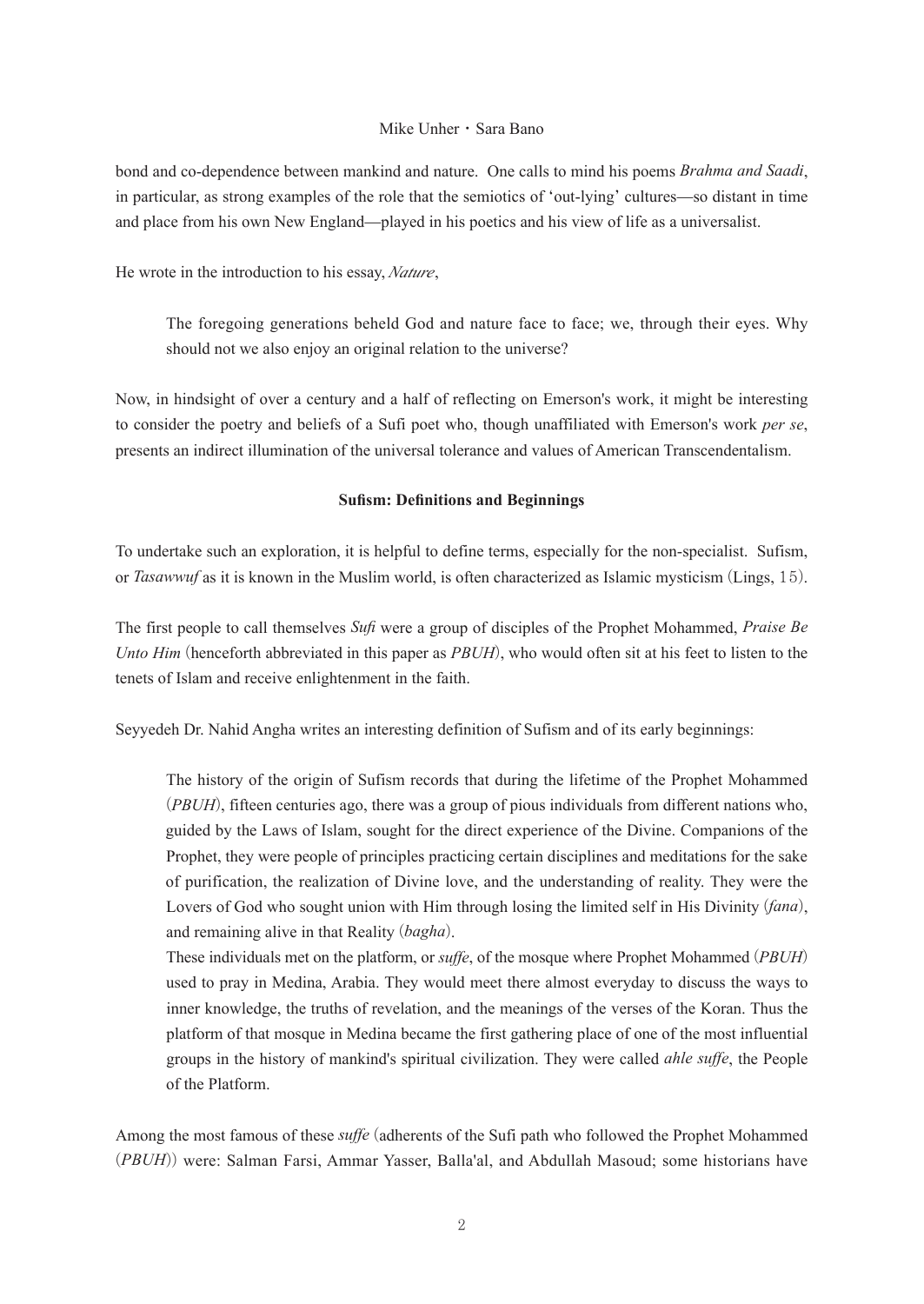added Oveyse Gharani to this list as well. Avoiding proselytizing among the multitude, their gatherings were held in private, open only to true seekers of reality. Instead of preaching in public, these pious individuals were searchers for truth, rather than performers of rhetoric.

After the Prophet Mohammed (*PBUH*) passed away, each Sufi returned to his homeland to instruct students eager to follow the path toward inner knowledge. There they became the great missionaries of Islam. History shows that within a century or two their style of self-understanding and discipline were introduced by their students to nations as diverse and widely separated as Persia, India, Indonesia, Syria, Mesopotamia, Egypt and other regions of North Africa. Their teachings were based on individual understanding and direct experience, not just on particular texts or rote learning. In this manner their fundamental teachings have been preserved in their style up to the present.

Non-Muslims often mistake Sufism as a sect of Islam. Sufism is more accurately described as an aspect or dimension of Islam. Sufi orders (*tariqas*) can be found in Sunni, Shia and other Islamic groups. Ibn Khaldun, the 14th century Arab historian, described Sufism as:

... dedication to worship, total dedication to Allah most High, disregard for the finery and ornament of the world, abstinence from the pleasure, wealth, and prestige sought by most men, and retiring from others to worship alone (Keller).

On the other hand, in something of a departure from more prevalent definitions, Paul Yachnes quotes Islam scholar Victor Danner, in his own introduction to his translation of Ibn`Ata'illah's *Book of Wisdom* (1978): "When dealing with Sufism, it is best to leave to one side such terms as `mystic' and `mysticism,' if only because in the modern Western world such words nowadays often lead to confusion." According to Yachnes, Danner instead prefers to identify it ʻoperatively and institutionally,' as he does in his book *The Islamic Tradition: An Introduction*:

Sufism is the spiritual Path (*tariqah*) of Islam and has been identified with it for well over a thousand years... It has been called `Islamic mysticism' by Western scholars because of its resemblance to Christian and other forms of mysticism elsewhere. Unlike Christian mysticism, however, Sufism is a continuous historical and even institutionalized phenomenon in the Muslim world that has had millions of adherents down to the present day. Indeed, if we look over the Muslim world, there is hardly a region that does not have Sufi orders still functioning there (Danner, 84).

A strong cultural element has evolved with the interpretation of Sufism: as mentioned earlier, Sufism has been prevalent throughout the Muslim world up to the present time. While the shades of meaning and understanding and apparent shape of Sufism might be different across cultures, the basic ideology is the same from East to West, from Sufi poets as diverse as Rumi and Bulleh Shah.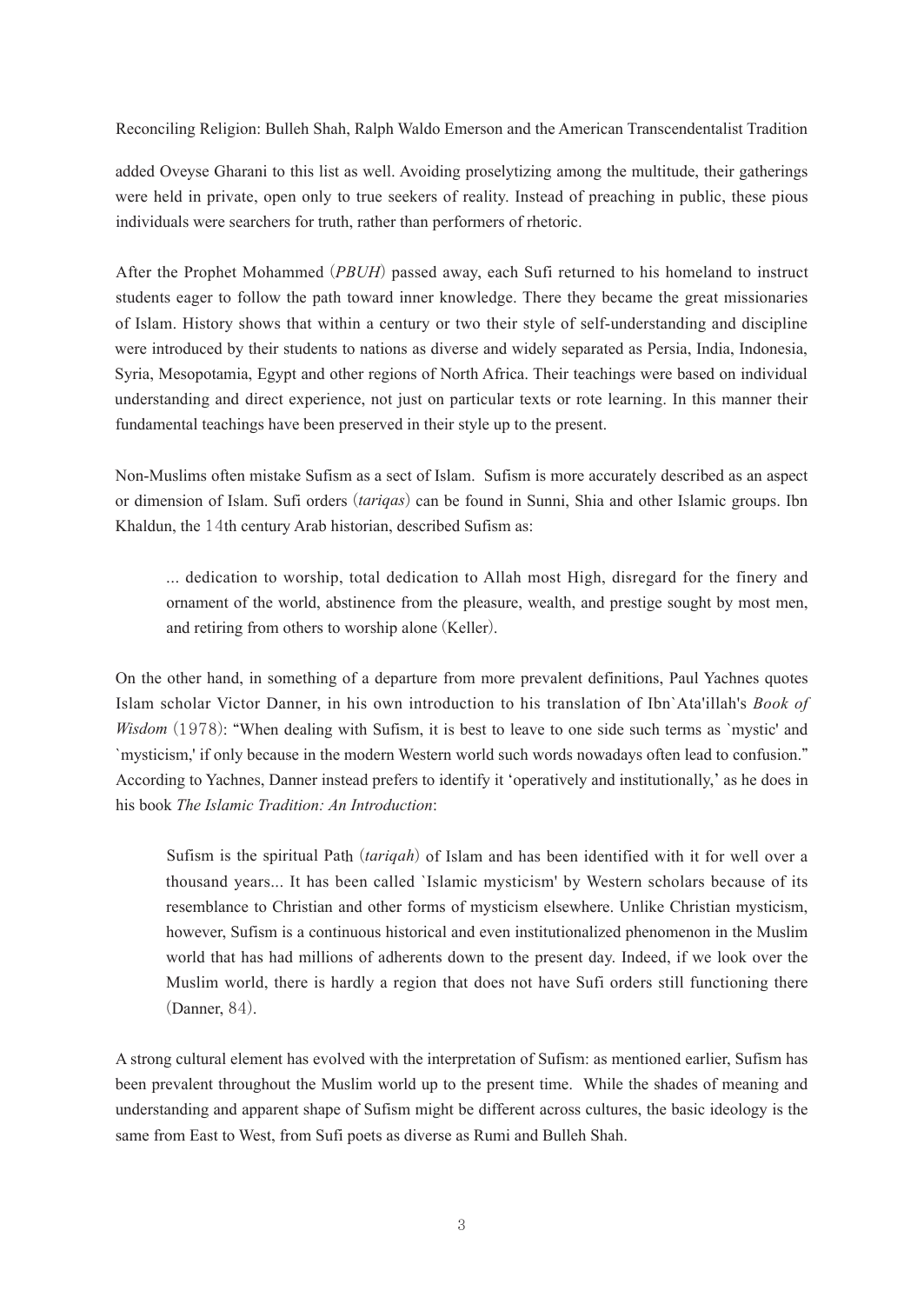Paul Yachnes (20), mentions different perspectives of Sufism in light of different definitions in his paper "Sufism name and origin" . R.A. Nicholson in his brief introduction to Sufism, *The Mystics of Islam*  (1914), remarked: "Sufism, the religious philosophy of Islam, is described in the oldest extant definition as `the apprehension of divine realities' (1)" and although referring to it as ʻIslamic mysticism' he still maintains the popular idea that Sufism was largely the product of diverse philosophical and spiritual influences, including Christian, Neo-Platonic, and others. Nicholson further states that it is "a subject so vast and many-sided that several large volumes would be required to do it anything like justice  $(1)$ ". This definition focuses on the diversity, universality and acceptance of all religions and creeds, which is one of the most significant and unique aspects of Sufism.

As Hidayat Inayat-Khan writes in his article "What is Sufi?" :

Sufism is neither a religion nor a cult or a sect, nor is it only from east or from west. Sufism, which means wisdom, has always been and shall always be open door to Truth; the wise feel sympathy towards all beliefs, while at the same time avoiding speculation upon abstract concepts. Sufism believes in the Divine origin of every form of worship in which the unity of religious ideals is respected.

Meanwhile, in his book "Kim," Rudyard Kipling was content to refer to a Sufi as "a free-thinker" (167). …Simplistic, or insightful?

Almost all scholars today accept the concepts of divine origin and tolerance in Sufism. But Hidayat Inayat-Khan has given the meaning of Sufism simply as *wisdom*, and along with Kipling's *free-thinker*, they seem to be incomplete terms compared with the basic doctrine that follows. In his article "Sufi Path," the definition of Sufism (*Tasavof*) is given thus, as a much more rigorous characterization:

*Tasavof* is the journey of the soul in search of the Truth, as well as its arrival. This is the renunciation of everything but God. It is paying complete attention and having a heart-felt connection to Him. It is infinite resignation to the point that one sees nothing but God with the vision of the heart, to the point that all other beings are seen as mere shadows of the Divine, until the state is reached in which "There is no being but God," and "There is nothing but Him (*HU*)" .

#### **Bulleh Shah and Ashfaq Ahmed**

Considered by many to be the greatest mystic poet of the Punjab, Bulleh Shah's compositions have been regarded as the pinnacle of Sufi literature. His admirers (many of whom have referred to him affectionately as Baba Bulleh Shah) compare his writings and philosophy to the work of Rumi and Shams-i-Tabriz. At present, he is held in great esteem equally in northern India and Pakistan.

Conveying this sense of "timeless appreciation" of Bulleh Shah's work, Pakistan's *The Daily Mai*l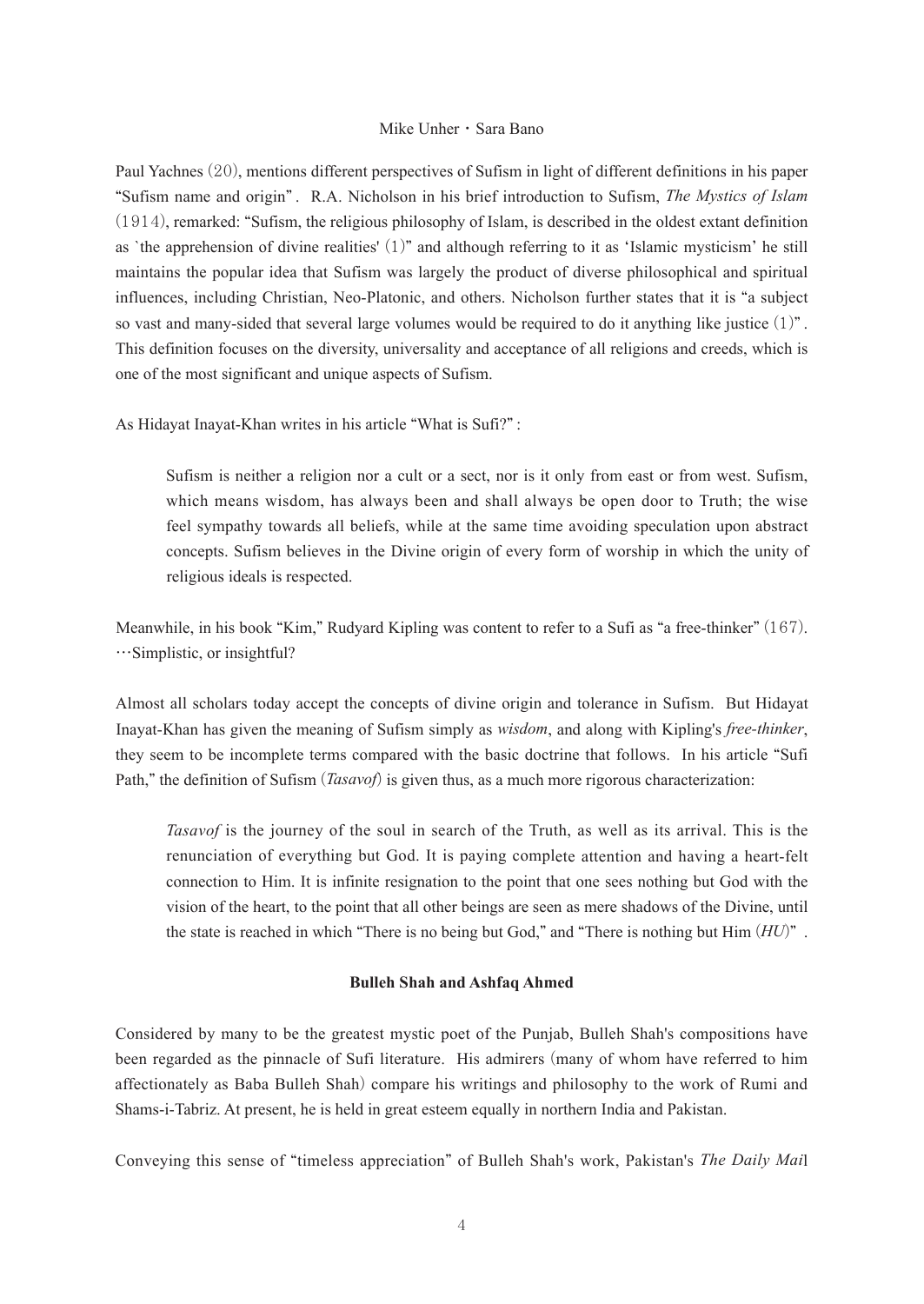*News*, published in Islamabad, recently printed the following announcement regarding an upcoming urs (devotional fair dedicated to Sufi saints):

BABA BULLEH SHAH URS BEGINS TODAY

KASUR—The annual Urs of Baba Bulleh Shah, the Punjabi mystic poet, will begin on October 1, 2009 and will conclude on October 3, 2009 in Kasur. Bulleh Shah's poetry reflected his rejection of orthodox hold of mullahs over Islam, the nexus between the clergy and the rulers and all the trappings of formal religion that created a gulf between man and his Creator. A common theme of his poetry is the pursuit of self-knowledge that is essential for the mystical union with the Beloved.

There are varying opinions regarding the dates of Bulleh Shah's life, but most researchers believe that he lived from 1650 to 1758. He was born Abdullah Shah, in the Punjab region of present-day Pakistan, in the village of Uch Gilaniyan in Bahawalpur. He was of the Sayyiad caste, and was thus related to Prophet Mohammed (PBUH). His family was constantly shifting from place to place during his childhood. Bulleh Shah's father, Shah Mohammed Dervish, was well-versed in Arabic, Persian and the Koran. His family moved to the district of Malakwal, and before long the head of the village of Pandoke sought a preacher for the village mosque. On the recommendations of the people of Malakwal, he approached Bulleh Shah's father and retained him to perform the duties not only of the preacher, but also to become the teacher for the village children.

For young Bulleh it was a simple case of a natural curiosity and receptiveness as well as environment. These factors provided him with his early education and awareness of the power of religion and the written word, as well as a deep respect for learning.

Later, he was sent to Qasur for higher education, which in those days was a well-known center of learning. There he encountered eminent, well-known teachers such as Hazarat Ghulam Murtaza and Maulana Mohiyuddin. Bulleh Shah became a pupil of Hazarat Ghulam Murtaza, and with his innate intelligence and moral proclivity, he gained much from his contact with this teacher.

According to Puri and Shangari, in their article, "The Life of Bulleh Shah" , there is strong historical evidence to show that Bulleh had become an eminent scholar of Arabic and Persian.

From his own compositions we can find many references to Islamic thought and mystic literature. Later, when he attained mystic realization, his erudition and learning acquired a new significance. But Bulleh Shah had to pass through a hard struggle before he could attain the inner knowledge. This attainment was possible only through his contact with his *Murshid* or Master, Inayat Shah. The study of scriptures and other holy books had only aroused his interest and curiosity about spiritual realization. His longing for union with the Lord reached its consummation only after he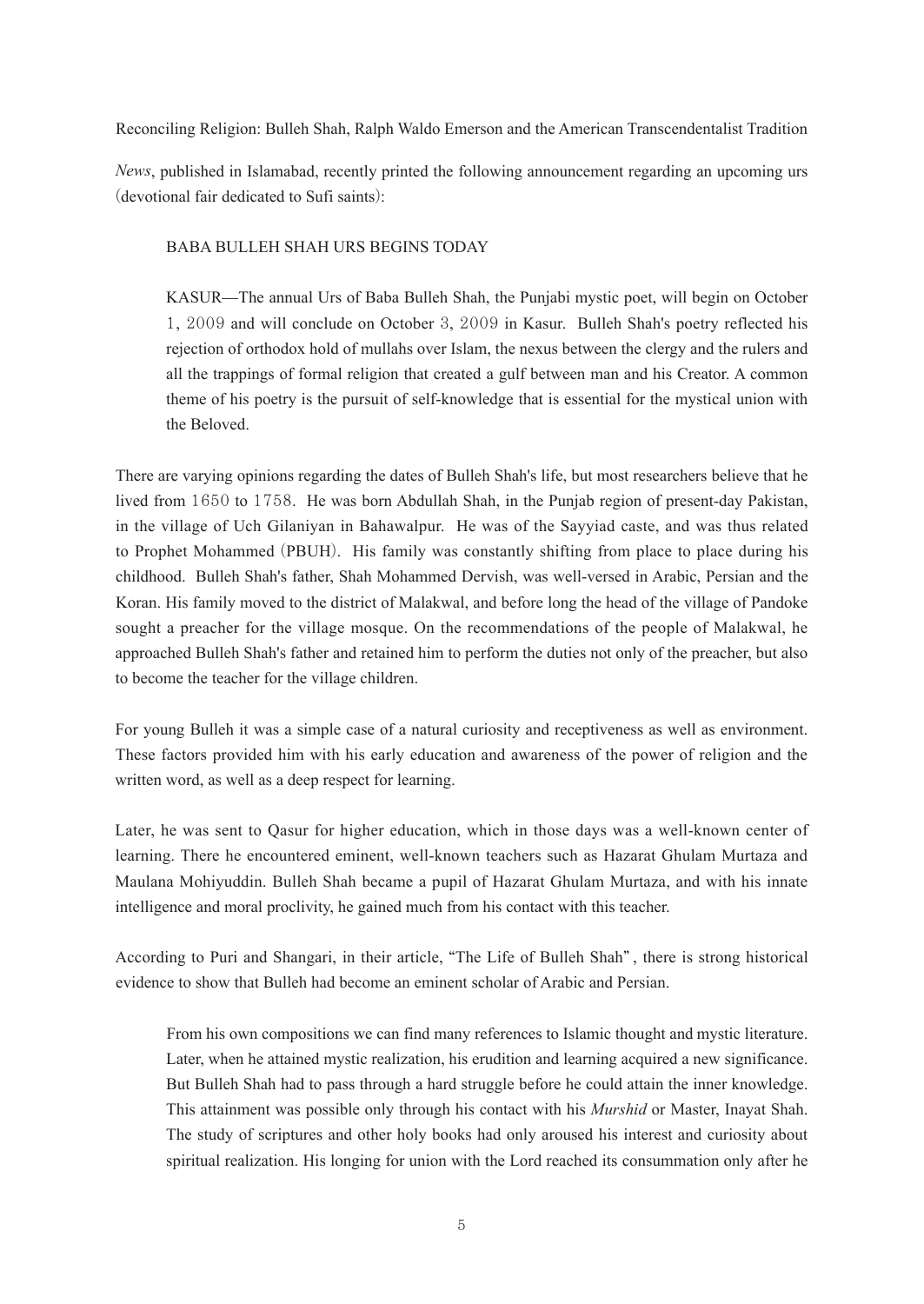met a perfect Master in the person of Shah Inayat Qadiri.

Thus, it was his contact with Shah Inayat Qadiri that enabled Bulleh to realize his deep-felt wish to transcend earthly passion, including that which he felt for his master, and attain the divine love he sought of the lord.

Because of his pure life and high spiritual attainments, he is equally popular among all communities. Scholars and dervishes have called him ʻThe Sheikh of Both the Worlds,' ʻThe man of God,' ʻThe Knower of Spiritual Grace' and by other equally edifying titles (Puri and Shangari, *The Life of Bulleh Shah*).

Sufism had been established in the Muslim world centuries before Bulleh Shah, and this tradition is still a part of the modern day Muslim world. So while his ideas were not alien and his message did not stop there, Bulleh Shah's rather unconventional and bold poetry was not something easily acceptable for the so-called norms of fundamental society. For example, during his time with his master Shah Inayat Qadiri, he used the feminine metaphor to voice his thoughts; and he dressed like a woman and whirled like a common dancing girl of the street though he was from a highly esteemed and respected background (Puri and Shangari, *The Life of Bulleh Shah*).

It can be said that Bulleh turned rather eccentric in his behavior (and some around him even called him crazy), as he tried to define the love he felt for both his master and for his deity. The following lines (Granger) are taken from Bulleh's homage to the love and passion he felt toward both his master and God:

*Your love has made me dance all over; Falling in love with you was supping a cup of poison. Come, my healer; it's my final hour. Your love has made me dance all over.*

And

*Leaving my parents, I am tied to you. Oh, Shah Inayat, my beloved guru.*

His message through much of his poetry matches his broad perspective of universality that is much deeper than the mere appraisal of natural beauty—it has deep roots that reach down to the human soul and human heart. This concept is larger than life: divinity to universality and then to spirituality, all are interconnected, and cannot be separated. This is characterized by the phrase "Ana ul Haq" — "I am divine." (Uttering such a phrase was considered at the time such a blasphemous expression that when it was uttered by the seer Mansoor Halaj (c. 858 - 922), he was forced to drink poison for his spiritual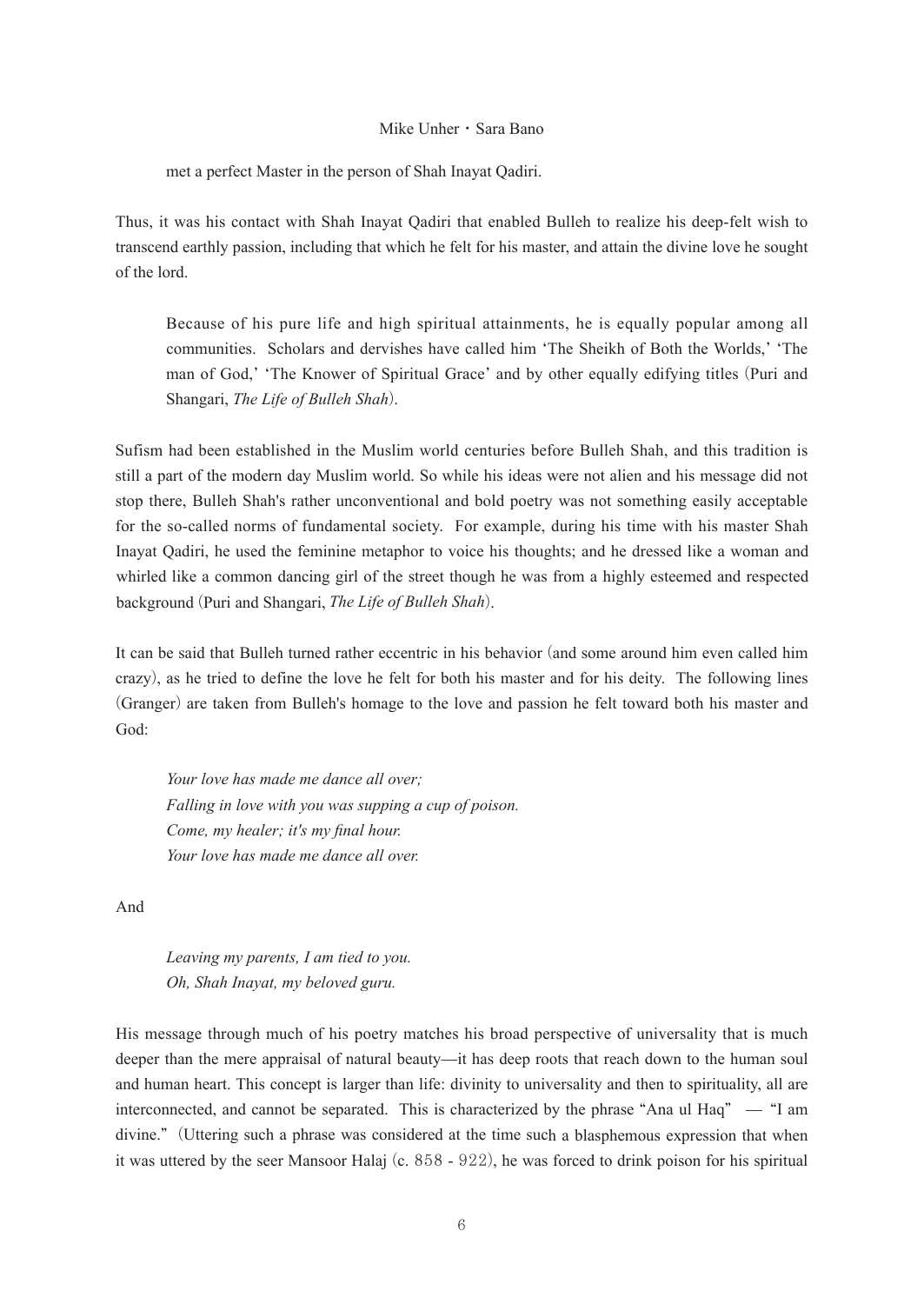Bulleh Shah was a unique voice at that time in the Muslim world (and certainly in the present place and time as well), as he asked the people to destroy the mosque and the temple, since it is in the human heart where God dwells. The concept of 'self' is his focal point as he addressees mankind, proclaiming in one of his more famous poems (known as a *kafi*), *Come to Our Abode*:

*Time and time again you go to temples and mosques, but have you ever entered your own heart?*

This concept of forsaking the established constructs of prayer, and in particular the physical trappings of worship such as mosque, church, and religious books, later caught universal attention, and brought new awareness to people like Malcolm X and others who felt disenfranchised by the majority religion and culture by which they were ruled. One sees that such an awareness or enlightenment often can be found to turn many from criminal outcasts to leaders and visionaries. To regard all as equals, to achieve a humanistic equality is paramount to the path of the human being on earth, which was and remains the heart of Sufism.

*Remove duality and do away with all disputes, The Hindus and Muslims are not other than He. Deem everyone virtuous, there are no thieves. For within everybody He himself resides. How the trickster has put on his mask!*

(Puri and Shangari, *Bulleh Shah: The Love-Intoxicated Iconoclast*)

Many years before, the Sufi seers of Persia such as Hafez, Rumi, and Saadi, whom Emerson so admired many years later, conveyed the same message, and Bulleh Shah carried forth with the same vigor centuries after. Even today, Pakistani literature—not only in the national language of Urdu but in all regional languages—has a very strong Sufi tradition, as is found in the work of contemporary Sufi writers of Urdu, such as Qudrat-Ullah-Shahab, Mumtaz Mufti, Wasif Ali Wasif, Bano Qudseia, and of course, Ashfaq Ahmed.

Ashfaq Ahmed (1925-2004) was a more contemporary voice of Sufism in our time. He was a wellknown and highly respected playwright, broadcaster, university educator (in Pakistan and abroad), and intellectual author of more than 25 books, and was deeply inspired by Sufism in the latter part of his life. He had begun a TV talk show called Baitthak, meaning a place where people from all walks of life gather together and talk about their experiences and exchange wisdom. Later it was named *Zaviya* (Perspective, Dimension), where he professed his Sufi ideas to the Pakistani nation every week for more than a year or so. This talk show later came into book form also under the title of *Zaviya*, appearing in more than five volumes. He was not a born Sufi, and it came to him as a gradual transformation due to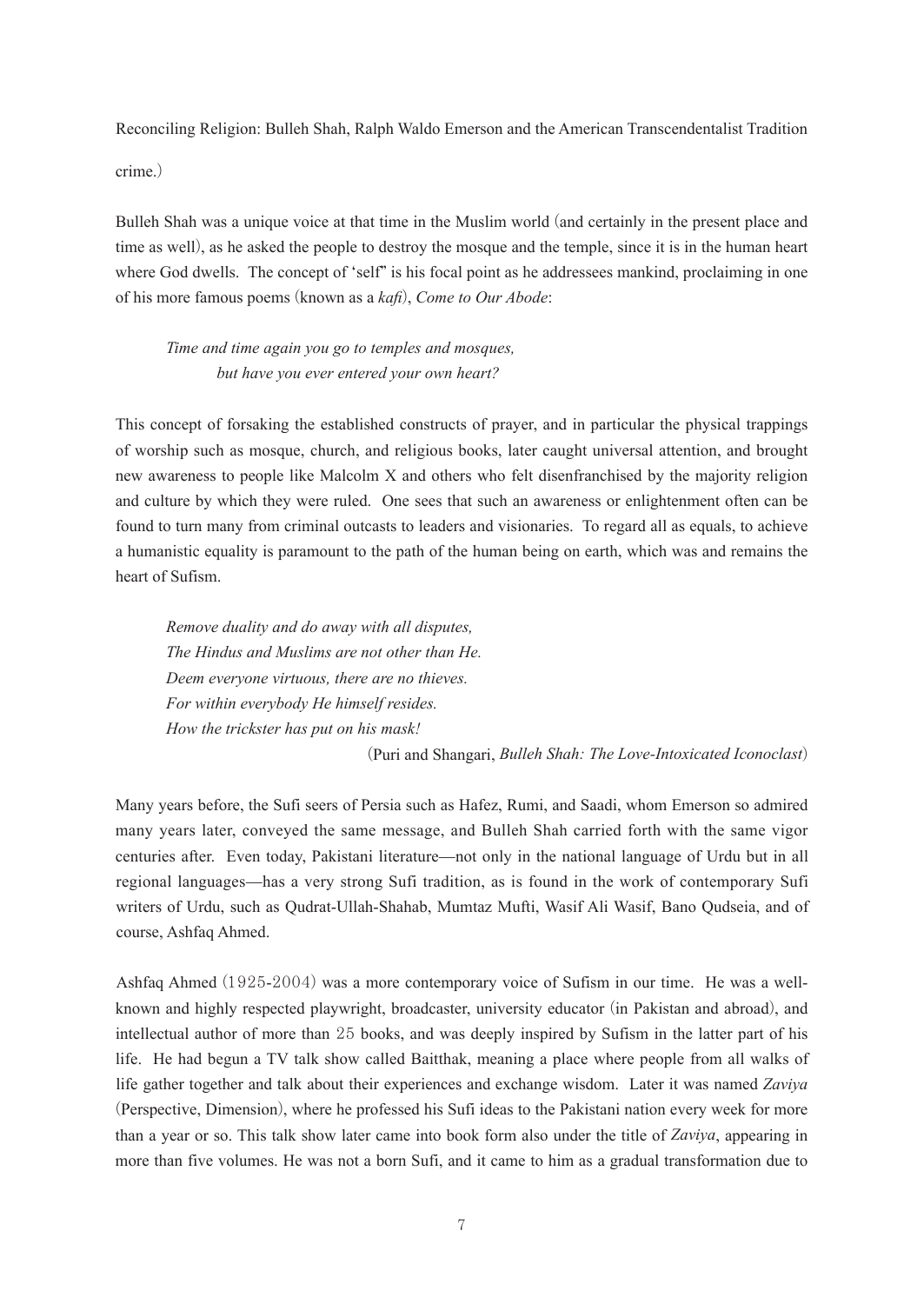his life long experiences and his close contact with the authors Qudrat Ullah Shahab and Mumtaz Mufti, both prominent Sufi-inspired writers in the Urdu language. Perhaps the greatest influence was later in his life, when he would spend time sitting with Sufis, often in their impoverished homes, in an effort to unravel for himself what he regarded to be the mysteries of Sufism. At times Ashfaq would participate with the families in such mundane household chores as shelling beans and sewing cloth, and through these simple acts done within the context of simple lives, he was able to better understand the concept of balancing one's struggle for wealth and knowledge with an existence of devoted simplification and austerity in the so-called modern life. Out of these experiences came the question he was to ask for the remainder of his life, ʻAll this struggle in life is for what?'

It was a question to which he could not find an answer at international universities, but found, rather, at the *dyera* (an open place to sit and talk) of Sufism. He was not immersed in the trance of divine love like Bulleh Shah, whose passion tore his soul apart and who reached such ecstatic heights that people believed he was insane. Rather, Ashfaq was a man of the world, a normal man with day-to-day worries and human shortcomings, looking for the meaning of life like many others.

While Ashfaq Ahmed was a prose writer and intellectual with the subtle sense and worldlier mood of the  $21<sup>st</sup>$  century, and Bulleh Shah was the more passionate, fiery poet of the  $17<sup>th</sup>$  century, the focus of their work nevertheless is on humankind. Their quest and longings were explorations of ʻself" in order to unfold the secrets of spirituality and divinity, while living with and accepting universal diversities. Theirs has been a tradition that has survived and flourished as it passed from generation to generation, and has undergone metamorphoses as it passed from culture to culture.

It is a major tenet of Sufism that the adherents are all-accepting, all-tolerant of every faith and race, in that every human being is to be treated with equal love and respect—Hindu, Jew, Christian—in a universalist view toward one humankind, one God. It is this universalist quality that can be found echoed later in R.W. Emerson's own "conversion" from the strictures of his earlier Calvinist faith, through Unitarianism, and finally arriving at a devotion that transcended the limits of the parochialism of his present-day Christianity, to embrace all people of all faiths, of all humankind, removing dualities.

#### **Reconciliation: Adopting, Adapting, Empowering**

The Reverend Jone Johnson Lewis, in her piece *What is Transcendentalism?*, writes of transcendentalism this way:

One way to look at the Transcendentalists is to see them as a generation of well-educated people who lived in the decades before the American Civil War and the national division that it both reflected and helped to create.

It must be kept in mind that it was a time of molding of a national identity out of its European roots.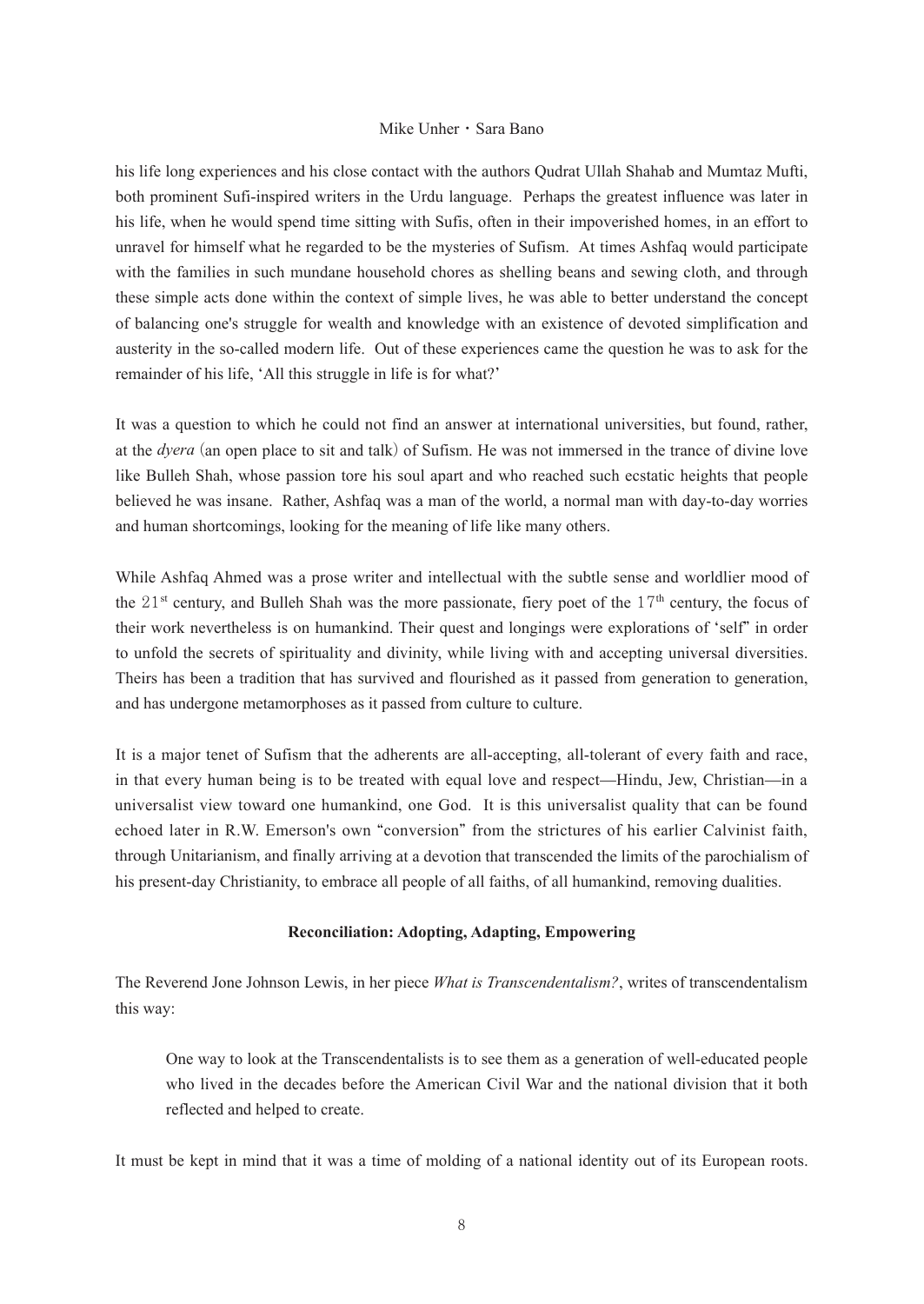The academia and scholarship, the sensibilities and cultural trappings of the Old World were quickly becoming encumbrances, especially for the so-called academic elite of the northeastern U.S. Lewis goes on to write, "These people, mostly New Englanders… were attempting to create a uniquely American body of literature. It was already decades since the Americans had won independence from England. Now, these people believed, it was time for literary independence." With the questions being asked then in European countries of old assumptions of religion and beliefs, we can see them "as a generation of people struggling to define spirituality and religion in a way that took into account the new understandings their age made available," especially in light of the rise of evangelical Christianity and Unitarianism. Emerson, in particular, was drawn to religious thought and the scriptures of non-Western cultures—Hinduism, Islam and Buddhism, for example—using such sources by which to examine his own ideas of God and truth. Emerson found much in them to direct his understanding of truth as something more widespread, close to a universal truth. In Emerson's famous oration delivered to the Phi Beta Kappa Society in Cambridge, Massachusetts at the end of the summer of 1837 (and published as "The American Scholar" ), he ends his speech with a manifesto of Transcendentalism:

We will walk on our own feet; we will work with our own hands; we will speak our own minds...A nation of men will for the first time exist, because each believes himself inspired by the Divine Soul which also inspires all men.

While its tangible essence is that of a movement grounded in literature, one can say that its truer landscape is comprised of a way of seeing mankind as an inextricable part of the natural world. The ideals of transcendentalism have been manifested in the writings of its adherents and proponents, and continue to this day to be seen in what is termed ʻnature writing' and the environmental movement.

Yet our ability to express our profound link with nature is limited by the language we require in order to articulate this connection in any spiritual sense; as Emerson sought to express such a bond with nature he relied on its symbolism to make the human-nature connection. Let us then look briefly at how Emerson's own sense of semiotics were reflected in his view of nature:

…this origin of all words that convey a spiritual import,—so conspicuous a fact in the history of language,—is our least debt to nature. It is not words only that are emblematic; it is things which are emblematic. Every natural fact is a symbol of some spiritual fact. Every appearance in nature corresponds to some state of the mind, and that state of the mind can only be described by presenting that natural appearance as its picture. An enraged man is a lion, a cunning man is a fox, a firm man is a rock, a learned man is a torch. A lamb is innocence; a snake is subtle spite; flowers express to us the delicate affections. Light and darkness are our familiar expression for knowledge and ignorance; and heat for love. Visible distance behind and before us, is respectively our image of memory and hope (*Nature*, 9).

In fact, we can see in the above a remarkable illustration of his progression of thought from natural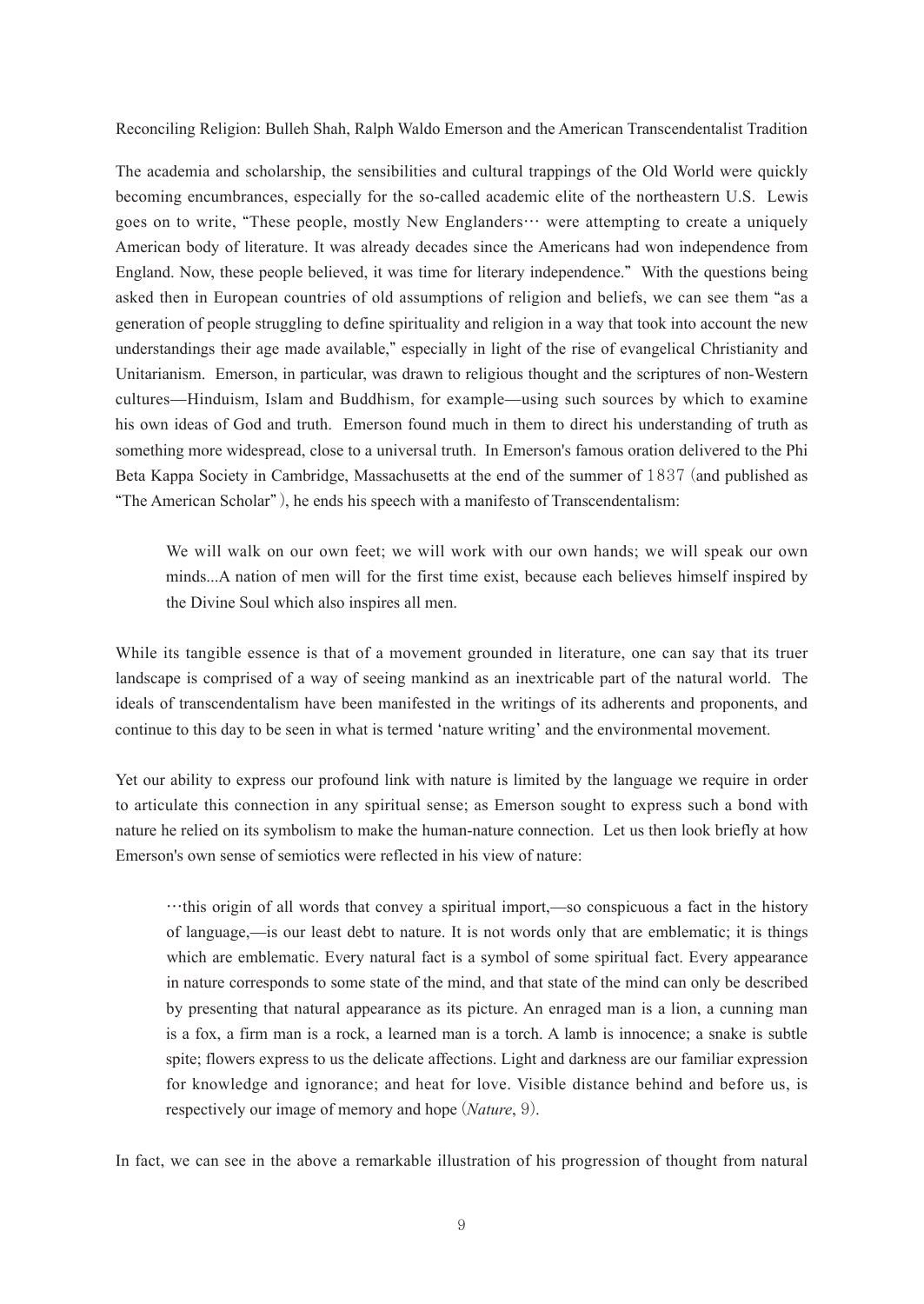fact through a recognition of the mind's own incompleteness—the inability to characterize a symbolic essence through language. With his essential axiom that "every natural fact is a symbol of some spiritual fact," let us consider the tripartite of this dynamic structure of his thought: 1) the inchoate essence of the natural fact—the stimulus, exists; 2) the mind, seeing this fact as a symbolic manifestation, gives it a meaning; 3) the mind recognizes the symbolism as something spiritual (transcendent of the object's merely physical and unobserved presence in nature), and as such, the symbolism falls short of its tangibility. As the mind seeks out a sense of the spiritual in the symbol, with language it tries to seize and then convey its essence. But of course it cannot—we cannot—as language itself falls short of such an endeavor. Perhaps then it is the inadequacy of our language rather than any shortcomings in the mind's perception and apparatus of thought. This is something that Emerson was acutely aware of, and a problem that absorbed much of his writing, especially in his work *Nature.*

Returning to Bulleh Shah's poem *Come to Our Abode,* the reader may notice several references to the author's regard for the conventional religion of his day. On the one hand, at the time Bulleh penned these works, Islam had become a fundamental part of everyday life in the Punjab. The influence of religious doctrine was an important element of the political and social structure of life in the Punjab region of Pakistan. Indeed, to speak out against the so-called system was tantamount to blasphemy, or at the very least, it was seen as a rejection of one's own society. Yet it was Bulleh's perspective as a Sufi that guided him away from the formalist religio-political establishment, and toward a more openminded, humanistic, yet deeply spiritual view of God in one's own life. Thus, his point of view was a very personal one, rather than societal.

As can be seen in *Come to Our Abode*, Bulleh makes reference time and again to the rejection of the trappings of religion—the sacred texts, the mosque, the religious hierarchy that governed the lives of Muslims—and calls on all people to instead embrace what God can mean to their own lives, as they may see Him for themselves.

> Come to Our Abode (*Sade Veray Aaya Karoo*)

*If God could be found by the clean and well washed then frogs and fish could find God If God could be found by roaming in the forests then cows and fowls and animals could find God Oh dear Bulleh, God is only found by those who are of good heart. While reading thousands of books, you haven't even read your self, Time and time again you go to temples and mosques, but have you ever entered your own heart? Oh Mankind, you fight with Satan in vain*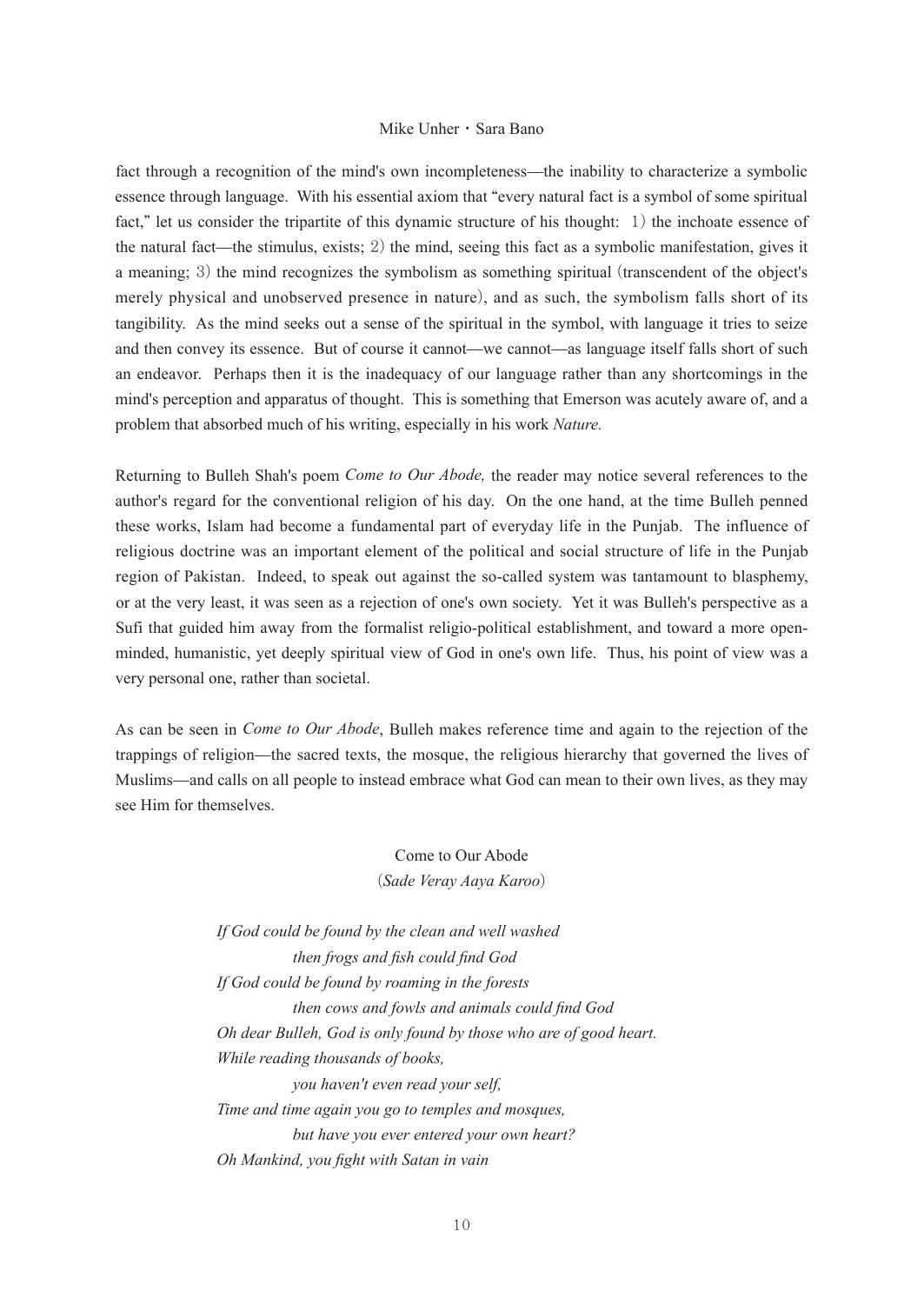*but you have never fought with your own demons and desires Says Saint Bulleh Shah, you try to reach the sky but you could not capture the One who dwells in your own heart. Come to our abode, oh Beloved, in the morning and in the evening Come to our abode, Friend, in the morning and in the evening Come to our abode, Guide, in the morning and in the evening. By God, his God would not be angry with him the one who has the skill to reconcile with his beloved He does not need to go to Makkah, who can experience pilgrimage just at the sight of his beloved Seek in the forest, seek on the island Destroy the mosque, Destroy the temple Destroy anything that you can destroy But never break the human heart As God dwells in hearts, therein While seeking in forests and among islands, Seek in all the world Do not torment me, Beloved Oh Beloved come to our abode in the morning and in the evening.*

(Translated from the Punjabi by author S. Bano)

Bulleh Shah never intended that his poems would be published, nor did anyone ever record the story of his life until many years after his death. His poetry comes to us through the generations mostly via the *qavvals* or singers of his poetry. Because of his unorthodox beliefs of the day, Bulleh's own sister had to pay the price for her brother's religious non-conformity and eccentricity—she was treated as an outcast of society and remained unmarried. At his death, Bulleh himself was denied by the *mullahs* burial in his community's graveyard. Yet today, his tomb is regarded by many as a holy place, where people come to revere him as a Sufi saint.

We can observe Bulleh's rejection of the established, and for him the suffocating, religious didacticism of his day, and see his desire to embrace the individual heart as tantamount to the veritable house of God. All else is equal and worthy within the walls of the abode, the dwelling place—the heart. We may then look at these verses selected from Emerson's poem *Brahma*, wherein we may glimpse imagery and sentiment that bear resemblance to Bulleh's own.

*Far or forgot to me is near;*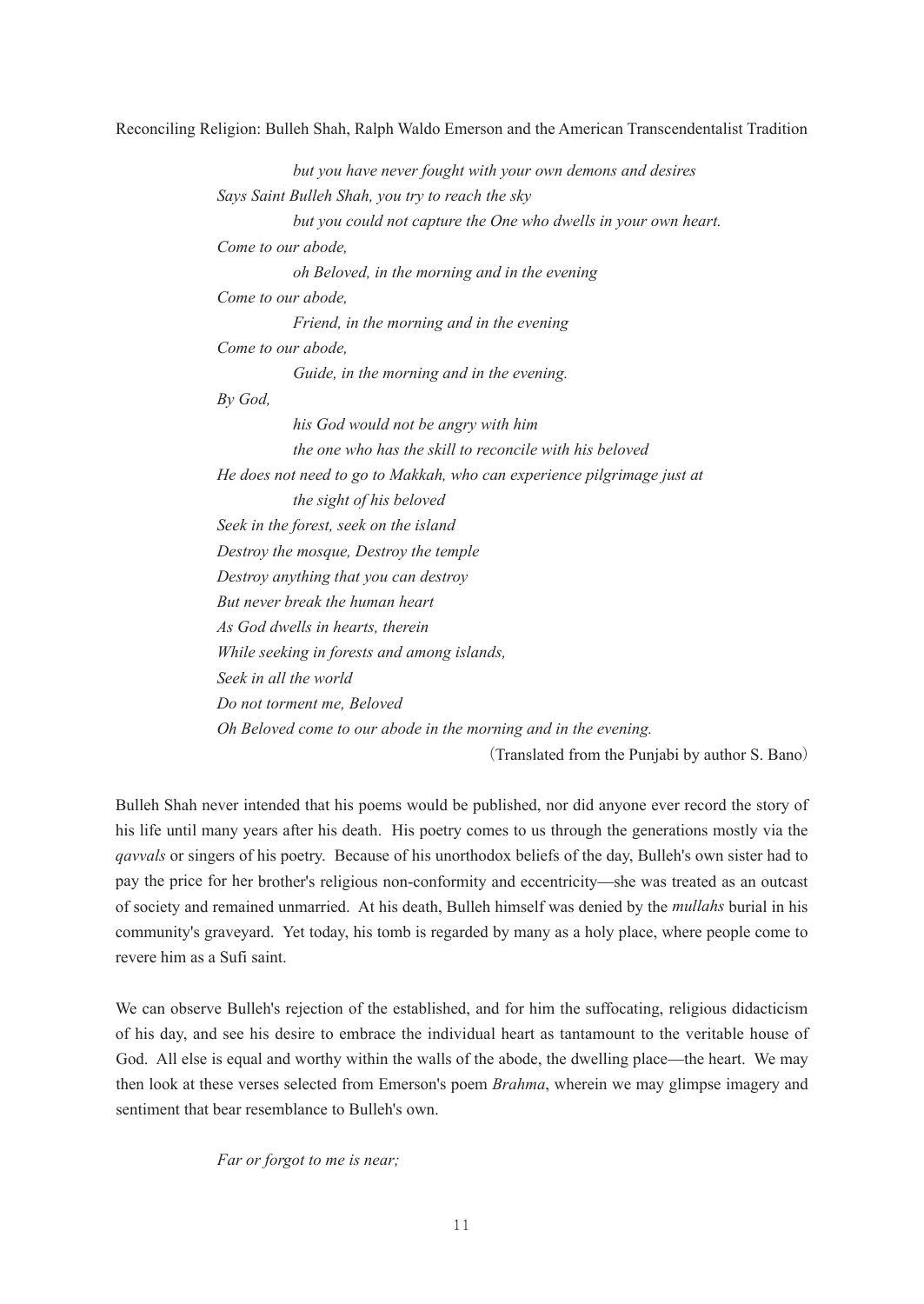*Shadow and sunlight are the same; The vanished gods to me appear; And one to me are shame and fame.*

*They reckon ill who leave me out; When me they fly, I am the wings; I am the doubter and the doubt, And I the hymn the Brahmin sings.*

*The strong gods pine for my abode, And pine in vain the sacred Seven; But thou, meek lover of the good! Find me, and turn thy back on heaven.*

Thomas Carlyle, a Scottish-born author and essayist of the  $19<sup>th</sup>$  century, put great stock in the importance of *the leader* as an essential element of any structure of civilization and system of belief. He wrote in his essay on "Heroes and Hero Worship," published in 1840, that 'No sadder proof can be given by a man of his own littleness than disbelief in great men,' and Carlyle cited as examples Shakespeare, Dr. Johnson, and Mohammed (*PBUH*).

While raised as a strict Calvinist, his subsequent religious ideals were nevertheless modified by the influence of his studies in German Romanticism and by the scientific and social changes then taking place. Perhaps he saw the dogma of religion as an unsatisfactory guide for the common man in a changing society.

F.O. Matthiessen writes in his *American Renaissance*, "Carlyle had declared and Emerson agreed with him: ʻLiterature is but a branch of Religion and always participates in its characteristic: however, in our time, it is the only branch that still shows any greenness; and, as some think, must one day become the main stem' (25)." Matthiessen mentions that they were both following Herder's *Spirit of Hebrew Poetry*  (pub. 1833), abolishing the distinction between the sacred and the secular  $(25)$  —in Emerson's words, ʻAlways the seer is a sayer' (Emerson, *Selected Essays*), the prophet is the poet. At the time, and in the place—New England—where religion, and most particularly Christianity, was a fundamental, pervasive and considerable power in society, it is poignant that this, too, was the time and place in which Emerson went to look for his own God, to seek a belief that would meet his own changed needs. It consumed much of his time and literary efforts.

Bulleh's master Inayat Shah is said to have told him:

…What problem is there in finding God? It only needs to be uprooted from here and planted there (Puri and Shangari, *The Life of Bulleh Shah*).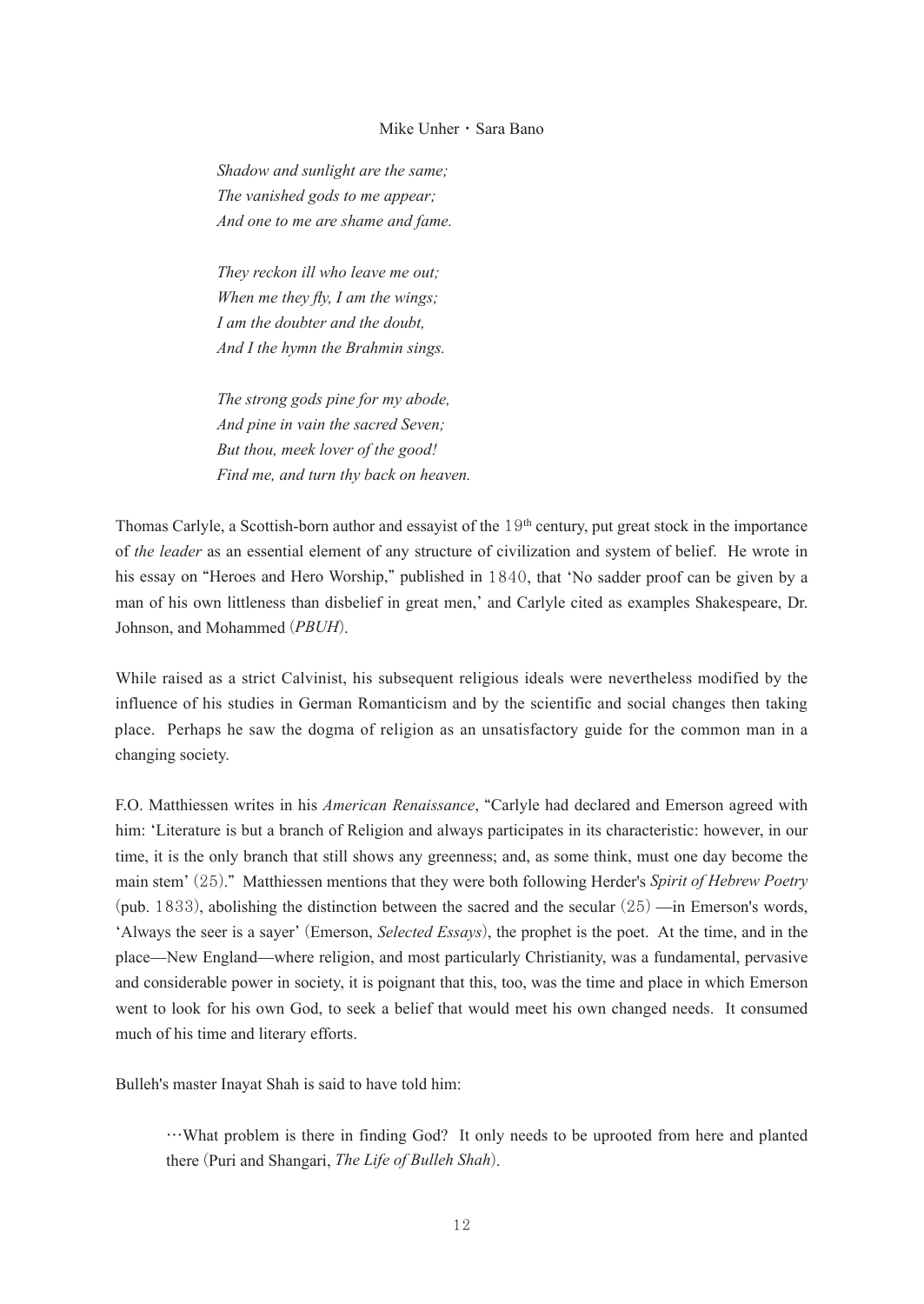The metaphors of transcendence and reference to nature are not lost here. Nor is the path from Bulleh's problem-to-solution very distant from that followed by Emerson, Thoreau, and other Transcendentalists of the American  $19<sup>th</sup>$  century. The dogma of religion that suffused both Bulleh's time and Emerson's—be it Islam, Calvinism, Unitarianism—was to be cast off by those so encumbered, and then, it is the setting of nature that provides the domain for belief. Bulleh to his "mango grove and orchard of dates" (Puri and Shangari, *The Life of Bulleh Shah*, 6), Emerson to his New England woods. Thoreau, of course, to his Walden Pond and his bean garden. Emerson writes in his essay *Nature*, "To go into solitude, a man needs to retire as much from his chamber as from society" (3). It shows a clear break with the past idea of the cloistered academic or even religious fervent, isolated in his study or cell. Emerson urged those who would seek spirituality and learning to step outside, thereby stepping into the realm of nature. Walt Whitman exhorted the classroom-bound to 'rise up and glide out' in his poem "When I Heard the Learn' d Astronomer," which is found in his collection *Leaves of Grass*. The poet is sitting in a lecture hall surrounded by sundry charts, tables, numbers, as the lecturer seeks to convey the essence of the stars. After which Whitman writes,

*How soon, unaccountable, I became tired and sick; Till rising and gliding out, I wander'd off by myself, In the mystical moist night-air, and from time to time, Look'd up in perfect silence at the stars.* 

Indeed, it is precisely what Henry David Thoreau had done when he quit village life and society in Concord to spend his 14 months in a cabin alone by Walden Pond, thinking, writing, studying the birds, flowers and trees, and of course, growing his beans.

In his essay on Persian Poetry, which appeared at the end of E. Fitzgerald's translation of *The Rubáiyát of Omar Khayyám and Salámán and Absál*, Emerson mentions "The seven masters of the Persian Parnassus—Firdousi, Enweri, Nisami, Dschelaleddin, Saadi, Hafiz, and Dschami" (*Selected Essays,* 105). He refers to or quotes from works of these revered names in this essay, as well as in his own poetry published elsewhere. (Note: One wonders if the fatalism of Omar Khayyám's *rubaiyat* might have appealed to Emerson's own understanding of Calvinism, in the sense of his own retained Puritan ethic.)

According to Richardson in his "Emerson—The Mind on Fire," his first encounter with non-Western (i.e. non-Christian) religious ideas was a book entitled *Akhlak-I-Jalaly* (translated as *Philosophy of the Muhammedan People*), published in 1839. It was Emerson's first encounter with Sufism, which its translator W.F. Thompson called the "practical pantheism of Asia." Thompson stated further that the book should actually be translated as *Transcendental Ethics*, "holding all visible and conceivable objects to be portions of the divine nature" (406).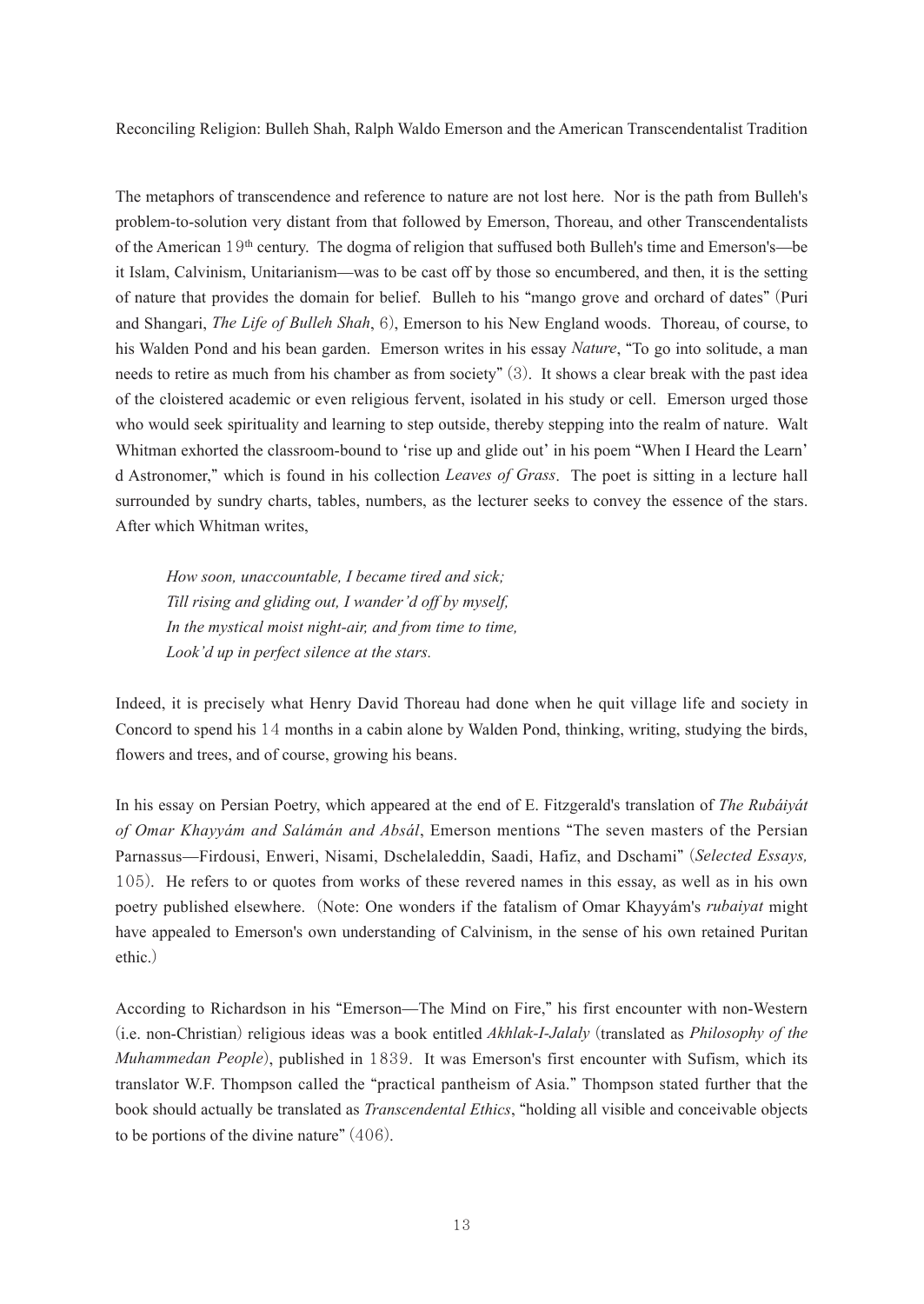Emerson also owned the publication *The Desatir: or Sacred Writings of the Ancient Persian Prophets.* These and other writings enabled Emerson to consolidate his understanding of the various ʻparts' of Sufi poetry and thought into a holistic structure (Richardson, 407).

It was an all-encompassing ʻsystem' that gave Emerson the wide view of mankind he was seeking. Iranian scholar Farhang Jahanpour recently wrote of Emerson's intellectual journey in his essay *Ralph Waldo Emerson and the Sufis: From Puritanism to Transcendentalism*: "The study of his religious thought charts the journey from a narrow and dogmatic religious outlook towards a mystical, universal outlook (2)."

As was his point, Dr. Jahanpour might very well have written the above with Bulleh and other Sufi poets in mind, as well as Emerson.

And of course, Henry David Thoreau, the so-called godfather of present-day nature writing as well as of the environmental movement, traveled a similar line, from his own doubts of the religious sentiment of the day, through to his own consideration of humankind's place in nature and, thus, with God. Nature as God's dwelling place, humanity as an equal part of the grand universal abode: "This is a delicious evening, when the whole body is one sense, and imbibes delight through every pore. I go and come with a strange liberty in Nature, a part of herself (in *Walden*, "Solitude" , 60)."

Thoreau's high regard for the spirit of nature is seen in his deep understanding of all its contiguous parts. Nathaniel Hawthorne was particularly taken with Thoreau's insight. The following is an excerpt from Hawthorne's journal:

*September 1, 1842*. Mr. Thoreau dined with us yesterday.... He is a keen and delicate observer of nature--a genuine observer--which, I suspect, is almost as rare a character as even an original poet; and Nature, in return for his love, seems to adopt him as her especial child, and shows him secrets which few others are allowed to witness. He is familiar with beast, fish, fowl, and reptile, and has strange stories to tell of adventures, and friendly passages with these lower brethren of mortality. Herb and flower, likewise, wherever they grow, whether in garden or wildwood, are his familiar friends.

The following is taken from Thoreau's seminal work *Walden*, which reflects his time in his cabin at Walden Pond, when he devoted himself to living " ... deliberately, to front only the essential facts of life, and see if I could not learn what it had to teach" (42). Here, he describes what it means to tend his beans, which one senses is for him a near-religious devotion to nature herself:

We might try our lives by a thousand simple tests; as, for instance, that the same sun which ripens my beans illumines at once a system of earths like ours. If I had remembered this it would have prevented some mistakes. This was not the light in which I hoed them. The stars are the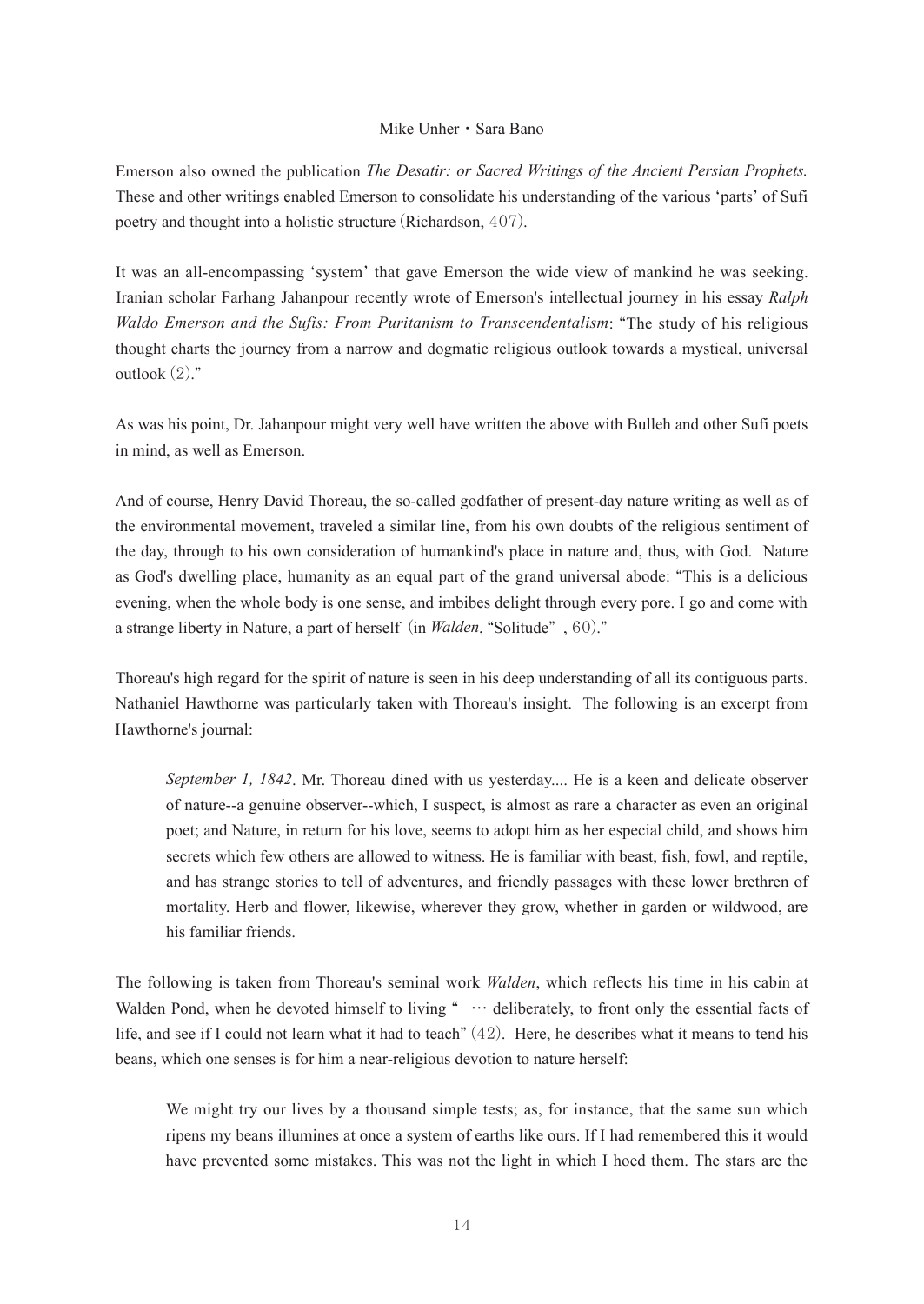apexes of what wonderful triangles! What distant and different beings in the various mansions of the universe are contemplating the same one at the same moment! Nature and human life are as various as our several constitutions (6).

He mentions ʻbeans' 35 times in *Walden*, as if the subject itself were a spiritual link with nature and an understanding of how humankind can coexist as her equal partner.

In fact, reference to this same so-consecrated legume is made with regard to Bulleh's life. While society in general has not looked upon farming as an intellectual pursuit, still, tilling and cultivating the land for one's sustenance is held in high regard by both Thoreau and Bulleh's master, Inayat Shah. Puri and Shangari write of the nonconformity of a religious disciple and master in engaging in such a vocation, and the severe effect it had on society. "For a distinguished scholar [Bulleh Shah], who belonged to the line of Prophet Mohammed (*PBUH*), to accept an ordinary vegetable grower as his master was a very extraordinary event in the social conditions of Bulleh Shah's times. It was like an explosion which shook the prevailing social structure" (Puri and Shangari, *The Life of Bulleh Shah*, 6).

# **The Settings of Nature: Servants and Domains**

There is little evidence that Bulleh or other Sufis had any special recognition of ʻnature' as we see it, *per se*, as something apart from the trappings of civilization, but of course it was certainly a spiritual entity for the Transcendentalists. That tradition of regarding nature in a sacred sense is carried today by such contemporary authors as Gary Snyder (*Turtle Island*, among other works), Mary Oliver (*Thirst: Poems*), Terry Tempest Williams (*Finding Beauty in a Broken World, Illuminated Desert* and *The Open Space of Democracy*), Rebecca Solnit (*One Nation Under Elvis: An Environmentalism For Us All*), Ed Abbey (*Desert Solitaire*), Jack Kerouac (*On the Road* and *Dharma Bums*), and Linda Hogan (*Dwelling: A Spiritual History of the Living World*). It has become an integral part of academia; for example, Rebecca Chamberlain teaches a course at Evergreen State College (Washington), called *TRANSCENDENTAL VISIONS: Re-Imagining The American Dream*. She offers two quotes on the course website that are pertinent here:

*In Wilderness is the preservation of the world…*--Henry David Thoreau, "Walking"

*We are taught by great actions that the universe is the property of every individual in it.* --Ralph Waldo Emerson

The spirit of transcendentalism might even be called a kind of cultural personality trait in the American collective conscience, having manifested itself throughout the  $20<sup>th</sup>$  century in politics and social revolution (non-violent civil disobedience, transformational activism concerning human rights and minority enfranchisement, the hippie movement, environmentalism and anti-pollution lobbying, and the consumer rights movement spearheaded by Ralph Nader).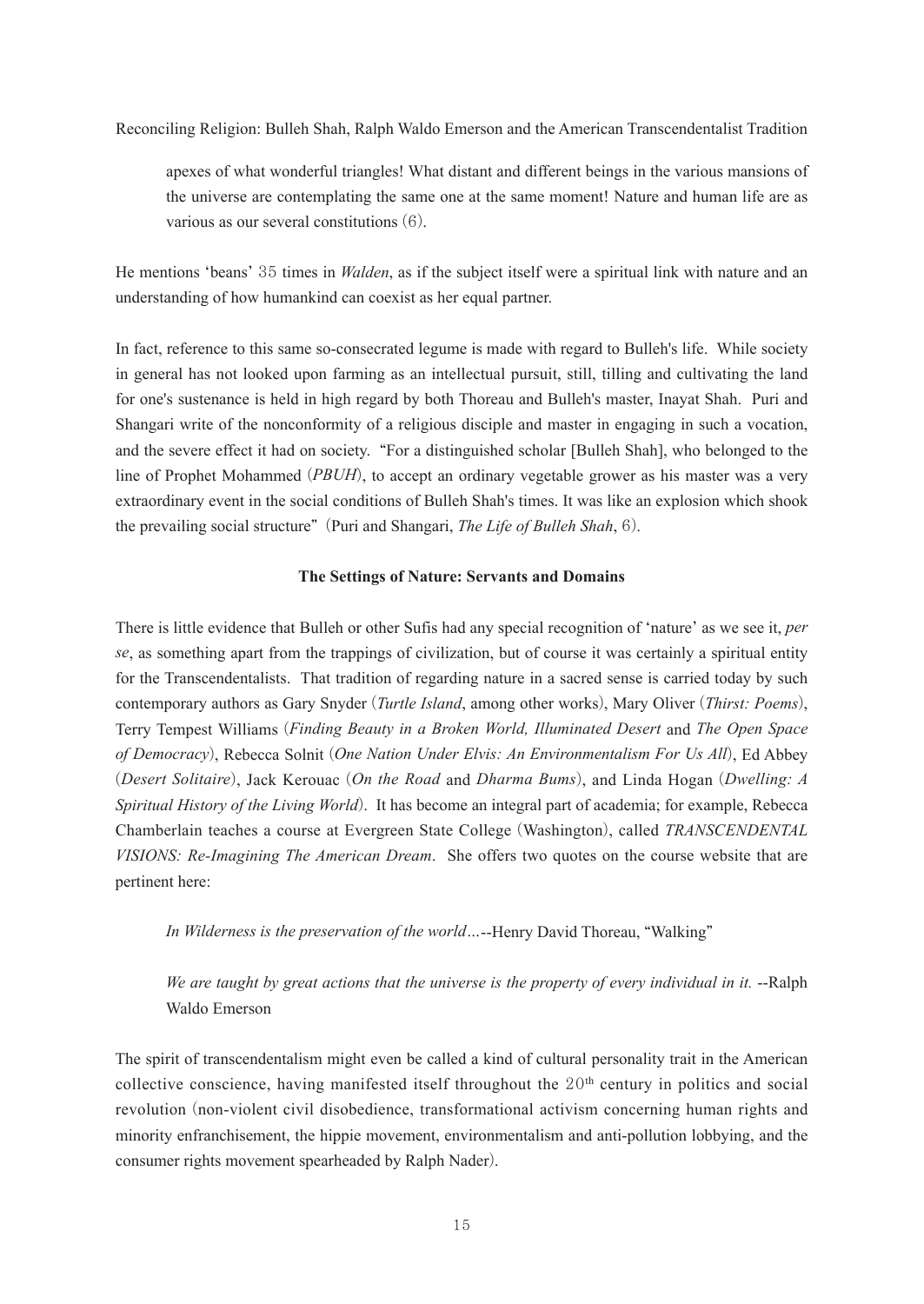In Chapter 2 of Emerson's essay *Nature* called "Commodity," he writes:

Under the general name of Commodity, I rank all those advantages which our senses owe to nature. This, of course, is a benefit which is temporary and mediate, not ultimate, like its service to the soul  $(5)$ .

The taking from nature to extract, to form, to mold, to create, to manufacture, he says, is "the only use of nature which all men apprehend."

Of course, Emerson and his peers saw ʻgiving back to nature' not as we do today—recycling and conserving in such a rhythm as to endeavor to at best match our material appropriations, in some kind of physical balance with what we take from nature's abundance. Rather, they saw their ʻreturns' to nature as recognition of the deeply spiritual sense of their natural environment, to see nature's attributes as gifts to humankind. And so he presents us with his concept that what we extract will (must) be returned to nature in the form of veneration, to be revived as our own spirit and enterprise needs us to do, in holding nature's gifts in reverence. For to return what we have wrought from the earth back unto it, for Emerson and his descendents of the more ecological environmentalists, is an act of the highest moral virtue of humankind.

What angels invented these splendid ornaments, these rich conveniences, this ocean of air above, this ocean of water beneath, this firmament of earth between? this zodiac of lights, this tent of dropping clouds, this striped coat of climates, this fourfold year? Beasts, fire, water, stones, and corn serve him. The field is at once his floor, his work-yard, his play-ground, his garden, and his  $bed(5)$ .

Recently, work of photographers John Willis and Tom Young was included in a small chapbook authored by the eminent geographer and author Yi-Fu Tuan, titled "Place, Art, and Self." The photographers presented images they had made of a paper recycling plant located along "the seemingly pristine hills of western Massachusetts, (81)" in an artistic statement juxtaposing the images of discarded newsprint and advertisements with the paper's own first source of the absent trees.

In ways both disturbing and intriguing, the rural landscape of forested hills has been transformed into a landscape of bales of discarded paper. This paper carries images and text from popular culture, and is formed into a new topography with lingering evidence of its past existence (81).

This is what we see in the photographs, all in black and white—Stacks of huge square bales of paper bundled with wire arranged like stone walls enclosing an alley, piles of shredded paper nestling old printed images of a group of people, a gazing eye, anatomical drawings from an early  $20<sup>th</sup>$  century medical textbook, a torn fragment of a Raphael reprint, some Hebrew text beside a photograph of nurses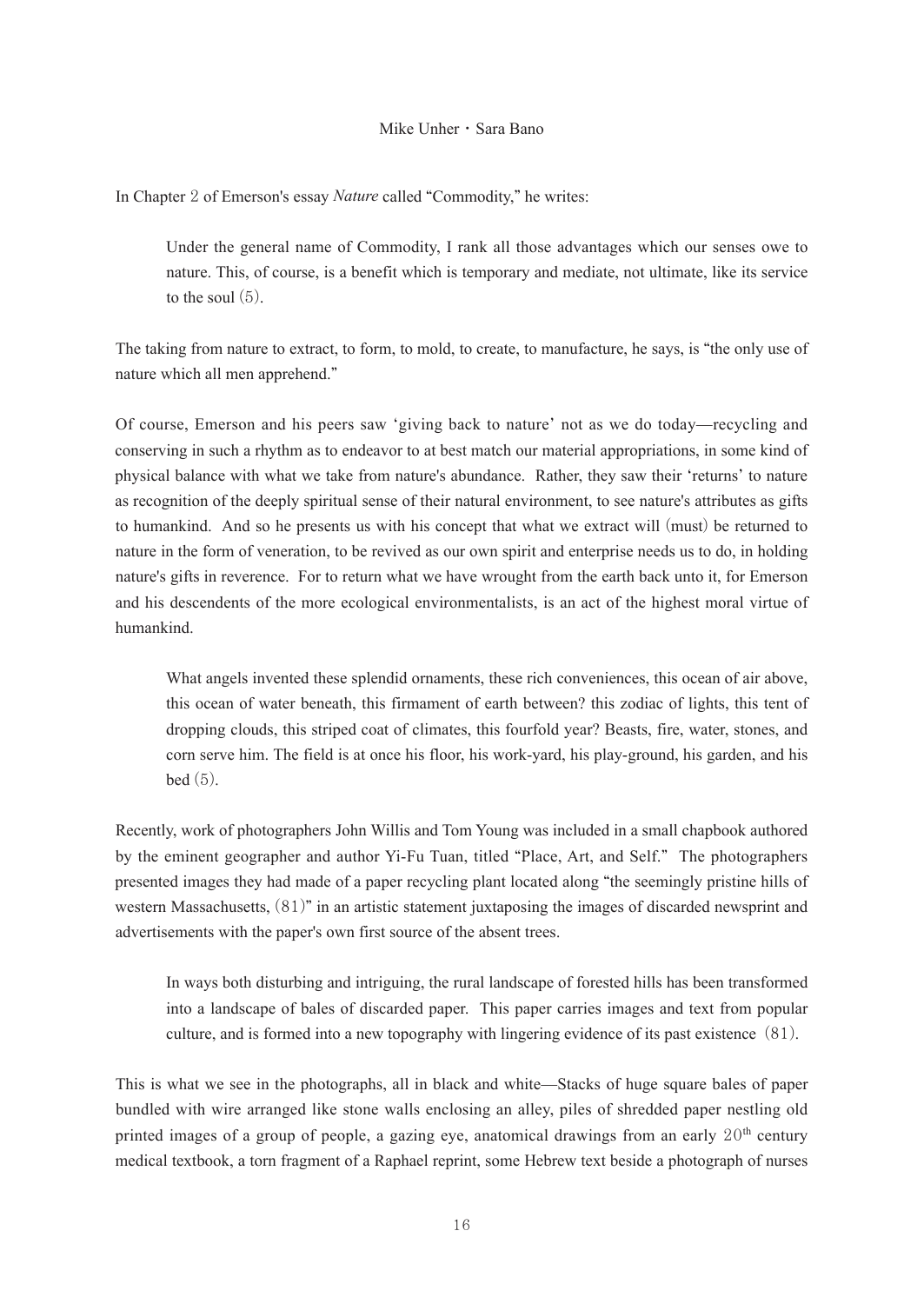tending to patients in a hospital, a man with hands clasped in prayer, two mirror images of a toddler at the beach, arranged on a sheaf of folded, soft white wrapping paper.

All awaiting their conversion into blank pages.

On reading the photographers' views and impressions and considering the end results, one is acutely aware of the sense of time passage in parallel with transformations made from source to discard, from utility to abandonment. It is a disquieting series of photographs and ideas; yet the underlying functionality of their setting—a recycling plant—conveys, too, a sense of hope that the discarded paper will be revived into something once again, that it will carry a different meaning. That those trees still exist. Bulleh Shah writes of the inexorable link between life, death and the earth itself:

> *The soil is in ferment, O friend Behold the diversity. The soil is the horse, so is the rider The soil chases the soil, and we hear the clanging of soil The soil kills the soil, with weapons of the soil. That soil with more on it, is arrogance The soil is the garden so is its beauty The soil admires the soil in all its wondrous forms After the circle of life is done it returns to the soil Answer the riddle O Bulleh, and take this burden off my head.* (Puri and Shangari, *Bulleh Shah: The Love-Intoxicated Iconoclast*)

Of the oceans of air and water, of fields of soil, of ʻbeasts, fire, water, stones, and corn,' Emerson quotes George Herbert in bringing to mind both the utility of nature and the inference of our own stewardship:

> *" More servants wait on man than he'll take notice of."—*

> > (*Nature*, 24)

# **Works Cited**

Abu Nasr Al-Sarraj. *Ketab Al-Luma*: ed. R.A. Nicholson. London: 1916.

Angha, Seyyedeh Dr. Nahid. *The Origin of the School of Sufism*. International Association of Sufism. 22 Oct. 2009 <http://www.ias.org/articles/Origin\_of\_School\_of\_Sufism.html>

Bulleh Shah, *Sade Veray Aaya Kar* (Come to Our Abode). Performed by Abida Pareen (in Punjabi).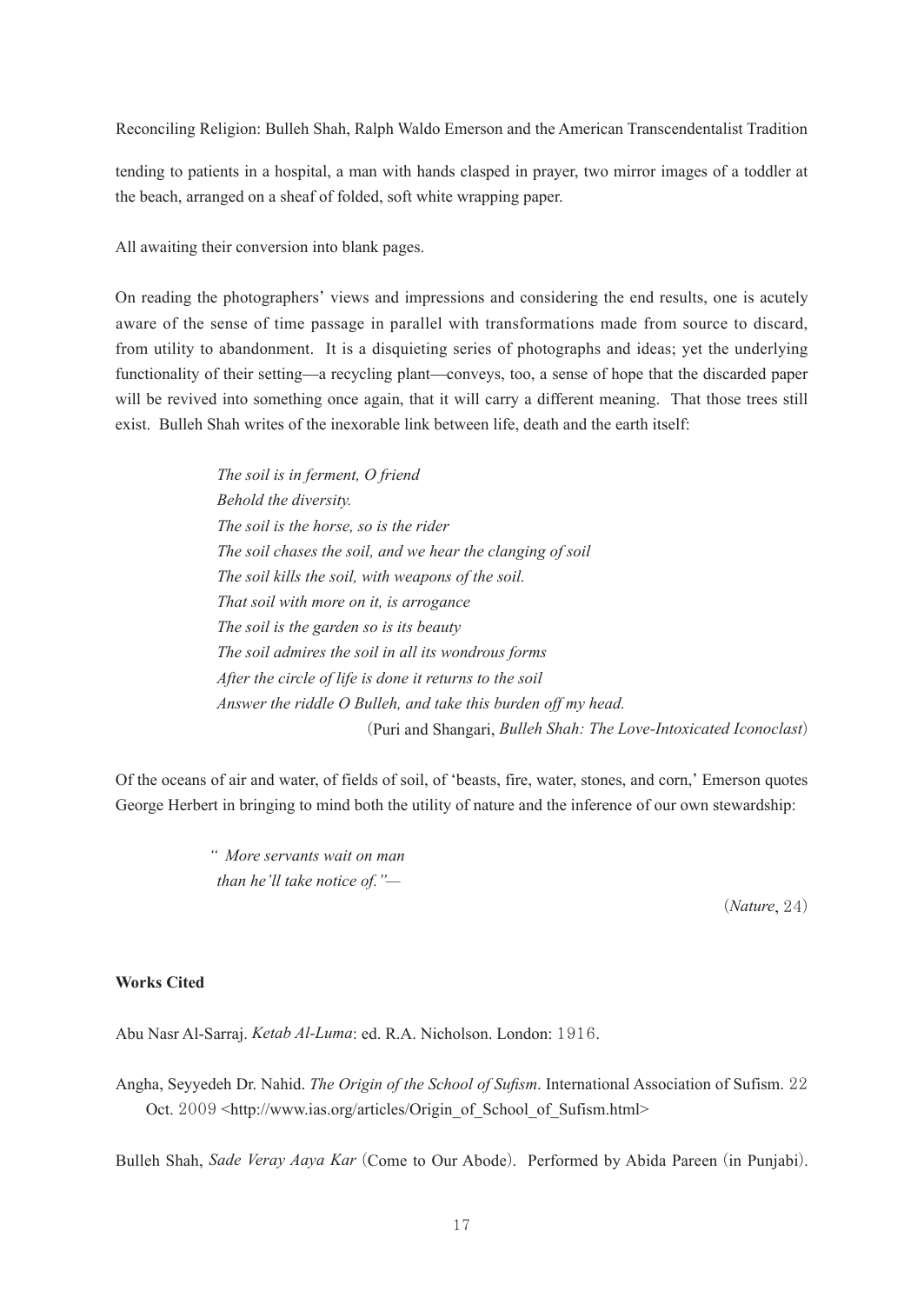(2009) 17 Dec 2009 <http://www.youtube.com/watch?v=IH8BgubvXWM>

- Carlyle, Thomas. *Heroes*, *Hero-Worship, and the Heroic in History* (originally published 1840). (2008). 9 Dec. 2009 <http://www.gutenberg.org/files/1091/1091-h/1091-h.htm>
- The Daily Mail News. Islamabad: 1 October, 2009. 22 Oct. 2009 <http://dailymailnews. com/1001/01/Brief/Brief1.php>
- Danner, Victor. Ch. 4 "The Spiritual Path of Sufism," in *The Islamic Tradition*. Amity, NY: Amity House, 1988.
- Emerson, Ralph Waldo. *Nature*. Mass: James Munroe & Co. 1849. Retrieved from: The Project Gutenberg. (2009). 29 Jul. 2009 <http://www.gutenberg.org/files/29433/29433-h/29433-h. htm>
- ---. *Emerson: Selected Essays* (ed. Larzer Ziff). New York: Penguin Classics, 1982.
- ---. "The American Scholar" . *Nature; Addresses and Lectures* (1849). 1 Sept. 2009 <http://www. emersoncentral.com/amscholar.htm>
- Granger, Ivan M. "Your love has made me dance all over." (Trans. Puri and Shangari, 1986). Poetry Chaikhana. (2009). 9 Sept. 2009 <http://www.poetry-chaikhana.com/B/BullehShah/ Yourlovehasm.htm>
- Hawthorne, Nathaniel. "Mr. Thoreau." *American Notebooks* (1835-42). (1868). 3 Sept. 2009 <http://www.eldritchpress.org/nh/nhhdt1.html>
- Inayat-Khan, Hidayat. *Sufi-Path*. The Bondyad Erfan Gonabadi. 3 Oct. 2009 <http://erfan-gonabadi. com/Publications/SUFI-PATH/sufi-path.html> (Note: This article was originally written in Persian by the late *Qutb* of the Ni ʻmatullahi Sultan ʻAlishahi Order, Hazrat Hajj ʻAli Tabandeh, Mahboub ʻAlishah).
- ---. *What is Sufi?* The International Sufi Movement (2005). 12 Sept. 2009 <http://www.sufimovement. org/whatsufiis.htm>
- Jahanpour, Farhang. Ralph Waldo Emerson and the Sufis: From Puritanism to Transcendentalism. *Journal of Globalization for the Common Good*. (2006). 1 Aug. 2009 <www.commongoodjournal. com>

Keller, Nuh Ha Mim, *The Place of Tasawwuf in Traditional Islam*, The Islamic Texts Society. (1995). 1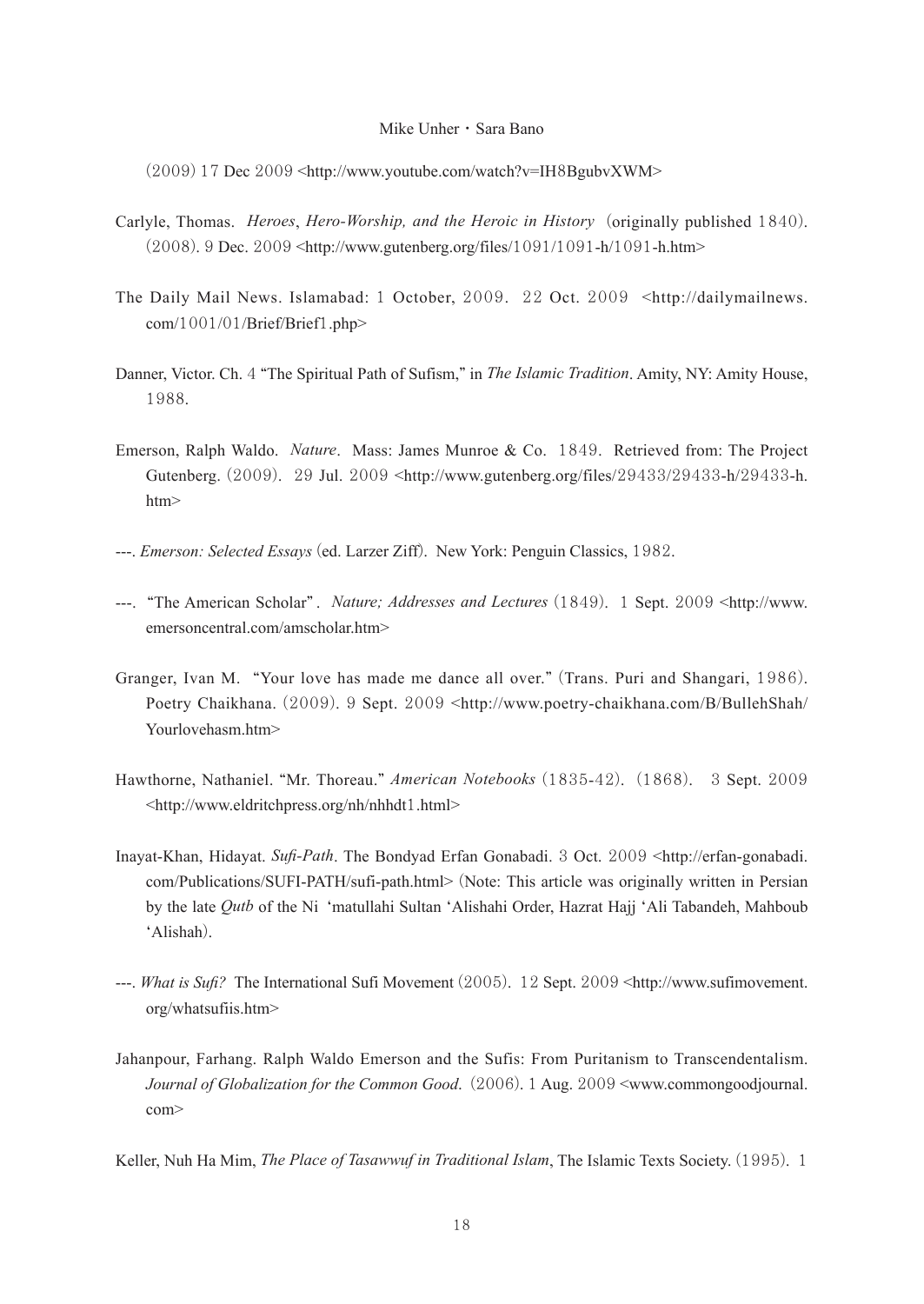- Reconciling Religion: Bulleh Shah, Ralph Waldo Emerson and the American Transcendentalist Tradition Nov. 2009 <http://www.bbc.co.uk/religion/religions/islam/subdivisions/sufism 1.shtml>
- Kipling, Rudyard. *Kim*. (Originally published by MacMillan & Co. Ltd 1901.) Project Gutenberg site (2000). 21 Oct. 2009 <http://www.gutenberg.org/dirs/2/2/2/2226/>
- Lewis, Jone Johnson, Rev. *What is Transcendentalism?* (2002). 31 Jul. 2009 <http://www. transcendentalists.com/what.htm>
- Lings, Martin, *What is Sufism?* Cambridge, UK: The Islamic Texts Society, 1999.
- Matthiessen, F.O. *American Renaissance: Art and Expression in the Age of Emerson and Whitman*. USA: Oxford University Press, 1941.
- Nicholson, R.A. *The Mystics of Islam*. (1914). 1 Aug 2009 <http://www.sacred-texts.com/isl/moi/moi. htm>
- Omar Khayyám, Ralph Waldo Emerson and Jami. *The Rubayat of Omar Khayyam*. Translator: Edward Fitzgerald. (orig. pub. 1909). Project Gutenberg site (2007). 1 Sept. 2009 <http://www. gutenberg.org/files/22535/22535-h/22535-h.htm>
- Puri, J.R., Tilaka Raja Shangari. *Bulleh Shah: The Love-Intoxicated Iconoclast* (Mystics of the East series). Punjab: Radha Soami Satsang Beas, 1986.
- ---. *The Life of Bulleh Shah*. Academy of the Punjab in North America. (Apna) 30 Jul. 2009 <http:// apnaorg.com/poetry/bullahn>
- Quiller-Couch, A.T. (ed.) "Brahma." *The Oxford Book of English Verse, 1250–1900*. Oxford: Clarendon (1919). 27 Oct. 2009 <http://www.bartleby.com/101/672.html>

Richardson, Robert D. *Emerson: The Mind on Fire*. University of California Press: 1996.

Thoreau, Henry David. *The Best of Walden and Civil Disobedience*. New York: Scholastic, 1969.

- Tuan, Yi-fu & John Willis/Tom Young. *Place, Art and Self*. New Mexico: Center for American Places, 2004.
- Watkins, Abichal and Tejvan Pettinger (eds.). "Bulleh Shah." Poet Seers website. 13 Aug. 2009 <http:// www.poetseers.org/spiritual\_and\_devotional\_poets/sufi/bulleh\_shah/>

Whitman, Walt. *Leaves of Grass*. Philadelphia: David McKay, [c1900] Bartleby.com (1999). 2 Jan.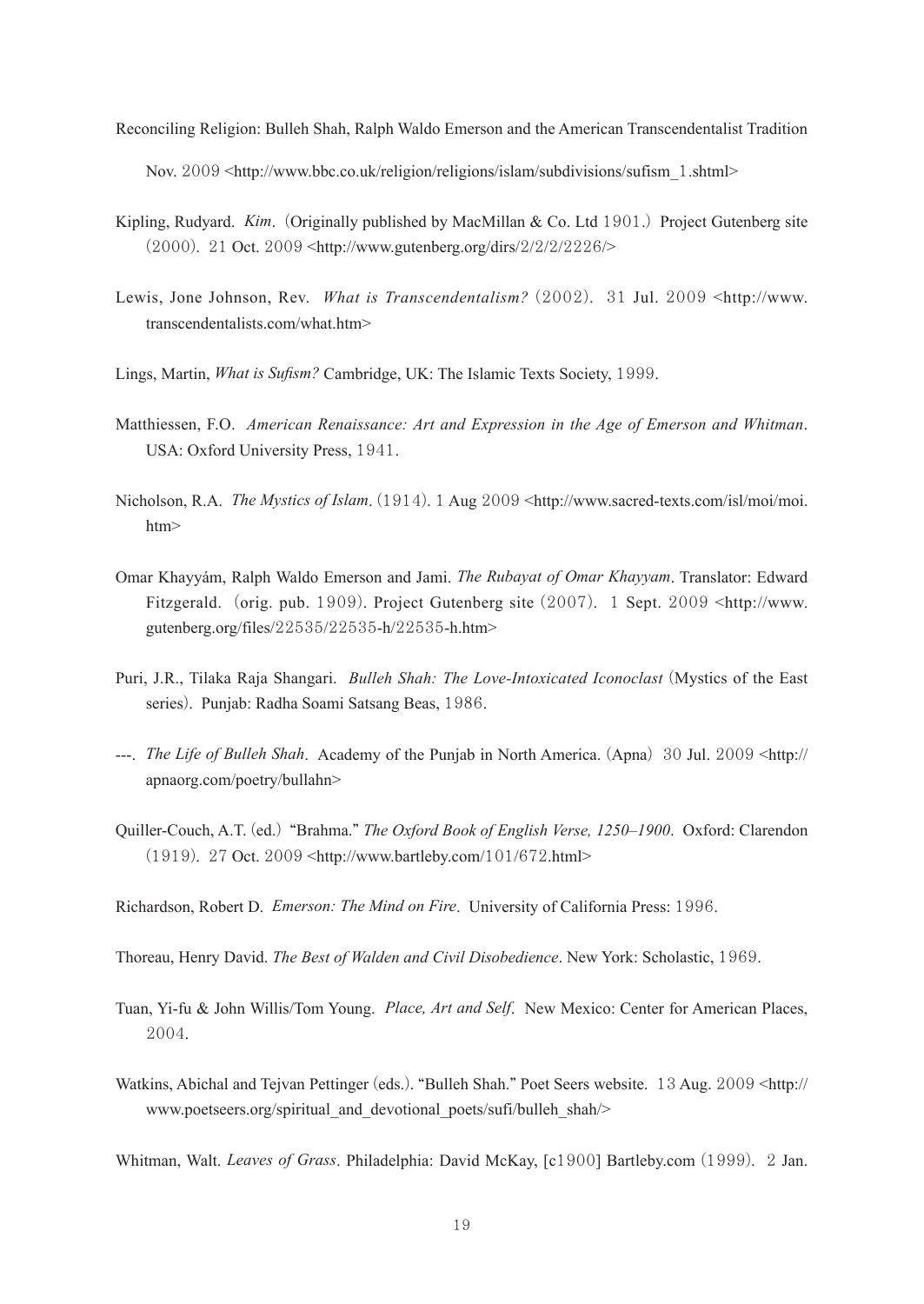2008 <http://www.bartleby.com/142>

Yachnes, Paul. *Sufism: An Annotated Resource Guide*. (2002). 5 Oct. 2009 <http://www. theamericanmuslim.org/tam.php/features/articles/sufism\_an\_annotated\_resource\_guide/>

#### **Supplementary Sources**

- Abbey, Ed. *Desert Solitaire*. Touchstone: 1990.
- Almansour, Ahmed Nidal. *The Middle East In Antebellum America: The Cases Of Ralph Waldo Emerson, Nathaniel Hawthorne, And Edgar Allan Poe*. Dissertation; The Ohio State University, 2005

Barks, Coleman. *The Soul of Rumi*. New York: HarperCollins, 2001.

Davis, William Paul. *The*" Lords" and "Witnesses" of Creation: Mythologizing and demythologizing *nature in American literature*. Dissertation. Case Western Reserve University (1990). 2 Aug. 2009 <http://www.ohiolink.edu/etd/view.cgi?acc\_num=case1054561390>

Hogan, Linda. *Dwelling: A Spiritual History of the Living World*. Norton: 2007.

- Hussain, Ahmed. *Notes On Islam*. (Ed. Khan Bahadur Hajee Khaja Muhammad Hussain). Hyderabad: Deccan Government Central Press, 1922.
- Kerouac, Jack. *Dharma Bums*. New York: Penguin, 2006.
- ---. *On the Road*. New York: Penguin, 1999.
- McElroy, Wendy. *Henry David Thoreau and Civil Disobedience*. The Future of Freedom Foundation (2005). 3 Aug. 2009 <http://www.fff.org/freedom/fd0505f.asp>
- Moore, Ellen. *Ralph Waldo Emerson—On Emerson's Poetry*. American Transcendental Website, Virginia Commonwealth University. 1 Aug. 2009 <http://www.vcu.edu/engweb/transcendentalism/ ideas/rwe-poetry.html>
- Oliver, Mary. The Academy of American Poets. 31 Jul. 2009 <http://www.poets.org/poet.php/ prmPID/265>

Scheese, Don. *Nature Writing: The Pastoral Impulse in America*. New York: Routledge, 2002.